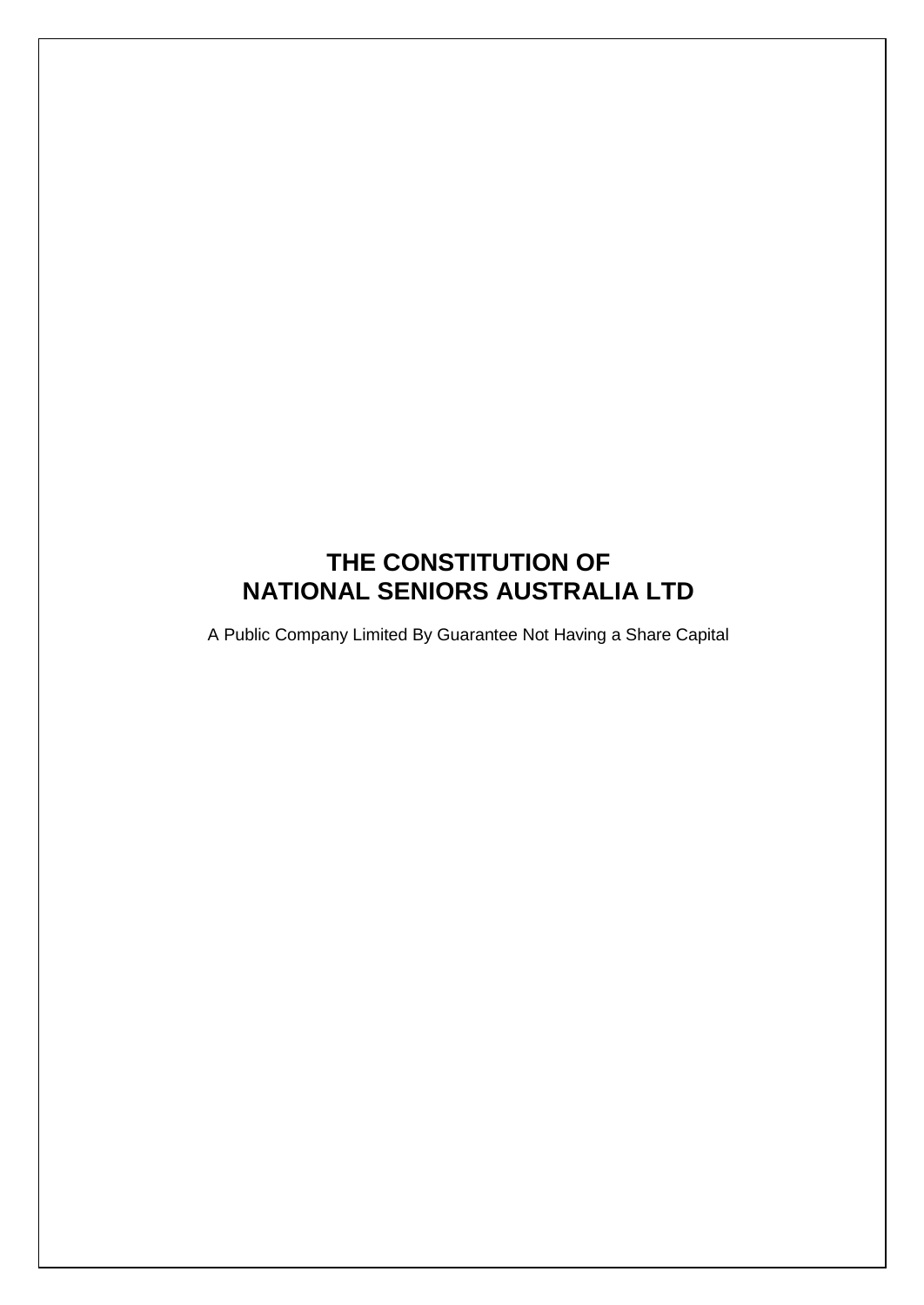# **INDEX**

| 1           |       | <b>NAME.</b>                                                               |  |
|-------------|-------|----------------------------------------------------------------------------|--|
| $\mathbf 2$ |       |                                                                            |  |
| 3           |       |                                                                            |  |
|             | 3.1   |                                                                            |  |
|             | 3.2   |                                                                            |  |
| 4           |       |                                                                            |  |
| 5           |       |                                                                            |  |
| 6           |       |                                                                            |  |
|             | 6.1   |                                                                            |  |
|             | 6.1.1 |                                                                            |  |
|             | 6.2   |                                                                            |  |
|             |       | 6.2.1                                                                      |  |
|             | 6.3   |                                                                            |  |
|             | 6.4   |                                                                            |  |
|             | 6.5   |                                                                            |  |
|             | 6.6   |                                                                            |  |
|             |       |                                                                            |  |
|             | 7.1   |                                                                            |  |
|             | 7.2   |                                                                            |  |
|             | 7.3   |                                                                            |  |
|             | 7.4   |                                                                            |  |
|             | 7.5   |                                                                            |  |
|             | 7.6   |                                                                            |  |
|             | 7.7   |                                                                            |  |
|             |       | 8 CATEGORIES OF MEMBERS WHO DO NOT HAVE VOTING RIGHTS  13                  |  |
|             | 8.1   |                                                                            |  |
|             | 8.2   |                                                                            |  |
|             | 8.3   |                                                                            |  |
|             |       |                                                                            |  |
|             | 9.1   |                                                                            |  |
|             | 10    |                                                                            |  |
|             | 10.1  |                                                                            |  |
|             | 10.2  |                                                                            |  |
|             | 10.3  |                                                                            |  |
| 11          |       |                                                                            |  |
|             | 11.1  |                                                                            |  |
| 12          |       |                                                                            |  |
|             | 12.1  |                                                                            |  |
|             | 12.2  |                                                                            |  |
|             | 12.3  | Board convening general meeting at request of National Council Members  16 |  |
|             | 12.4  |                                                                            |  |
|             | 13    |                                                                            |  |
|             | 13.1  |                                                                            |  |
|             | 13.2  |                                                                            |  |
|             | 13.3  |                                                                            |  |
|             | 13.4  |                                                                            |  |
|             | 13.5  |                                                                            |  |
|             | 13.6  |                                                                            |  |
|             | 13.7  |                                                                            |  |
|             | 13.8  |                                                                            |  |
|             | 13.9  |                                                                            |  |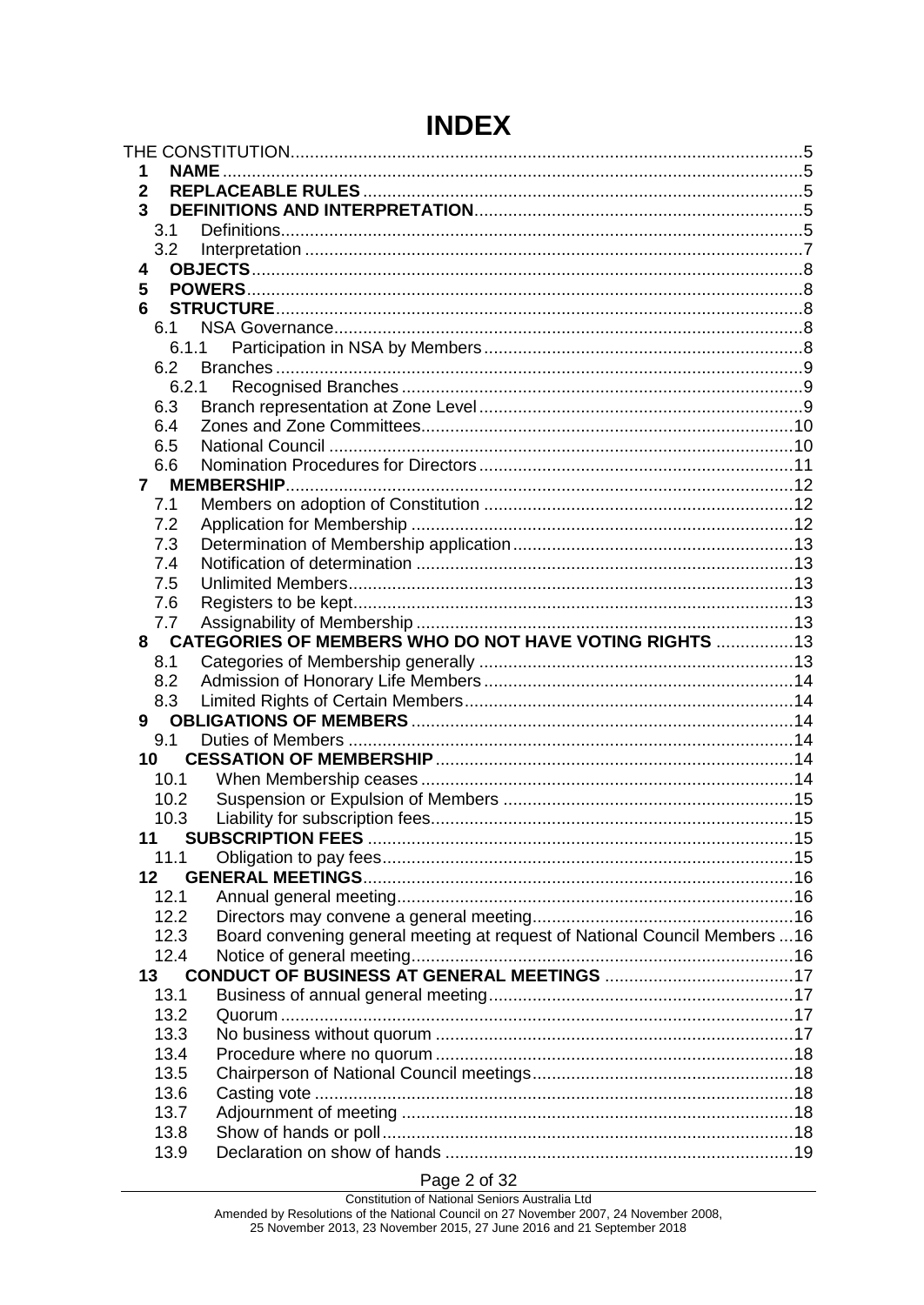| 13.10 |              |  |
|-------|--------------|--|
| 13.11 |              |  |
| 13.12 |              |  |
| 13.13 |              |  |
| 13.14 |              |  |
| 13.15 |              |  |
| 13.16 |              |  |
| 14    |              |  |
| 14.1  |              |  |
| 14.2  |              |  |
| 14.3  |              |  |
| 14.4  |              |  |
| 14.5  |              |  |
|       |              |  |
| 15    |              |  |
| 15.1  |              |  |
| 15.2  |              |  |
| 16    |              |  |
| 16.1  |              |  |
| 16.2  |              |  |
| 16.3  |              |  |
| 16.4  |              |  |
| 17    |              |  |
| 17.1  |              |  |
| 17.2  |              |  |
| 17.3  |              |  |
| 17.4  |              |  |
| 17.5  |              |  |
| 17.6  |              |  |
| 17.7  |              |  |
| 17.8  |              |  |
| 17.9  |              |  |
| 18 -  |              |  |
| 18.1  |              |  |
| 18.2  |              |  |
| 18.3  |              |  |
| 19    |              |  |
| 20    |              |  |
| 21    |              |  |
| 21.1  |              |  |
| 21.2  |              |  |
| 22    |              |  |
| 23    |              |  |
| 23.1  |              |  |
| 24    |              |  |
| 25    |              |  |
| 25.1  |              |  |
| 25.2  |              |  |
| 25.3  |              |  |
| 25.4  |              |  |
| 26    |              |  |
| 27    |              |  |
| 28    |              |  |
| 28.1  |              |  |
| 29    |              |  |
|       | Page 3 of 32 |  |
|       |              |  |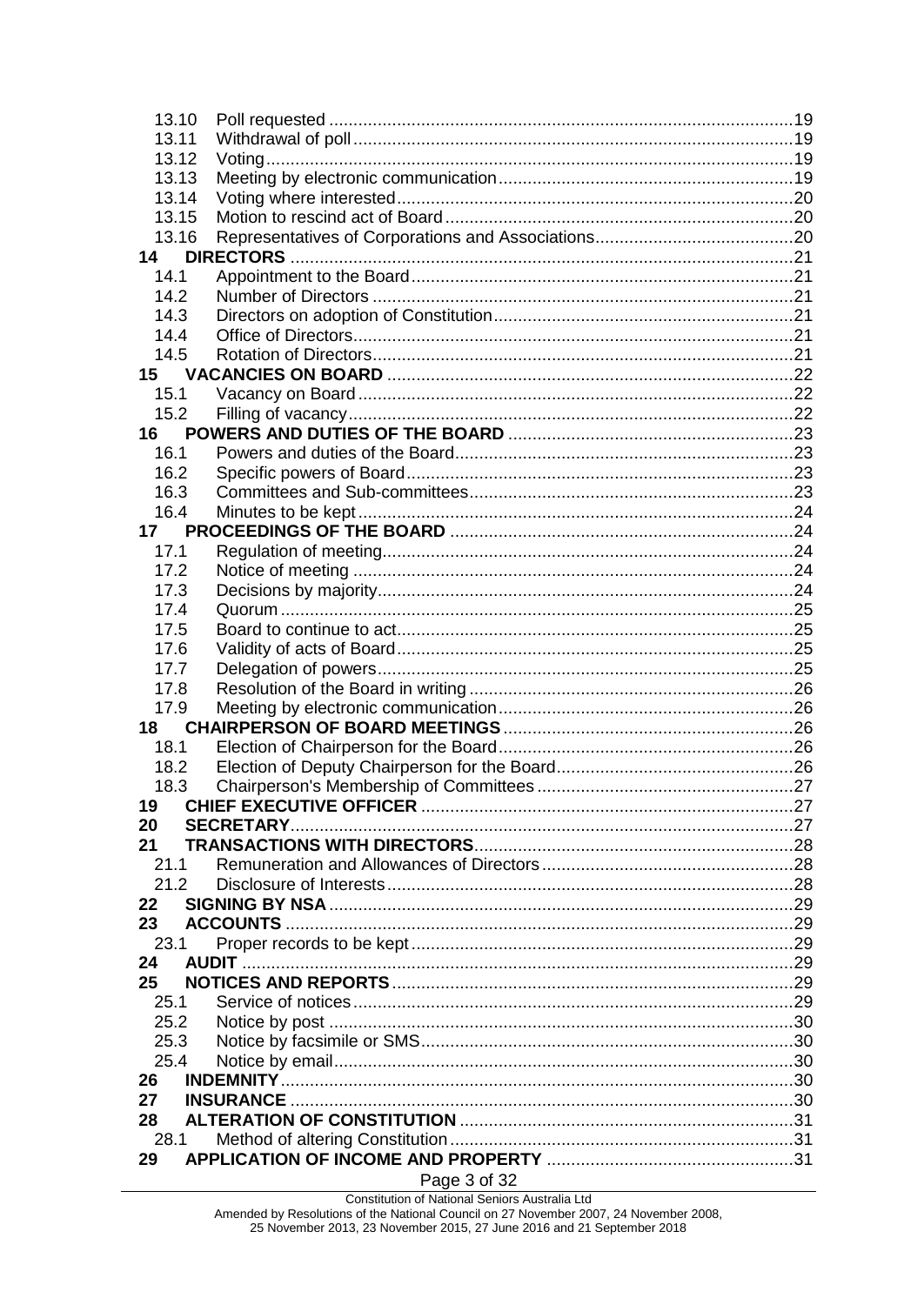Page 4 of 32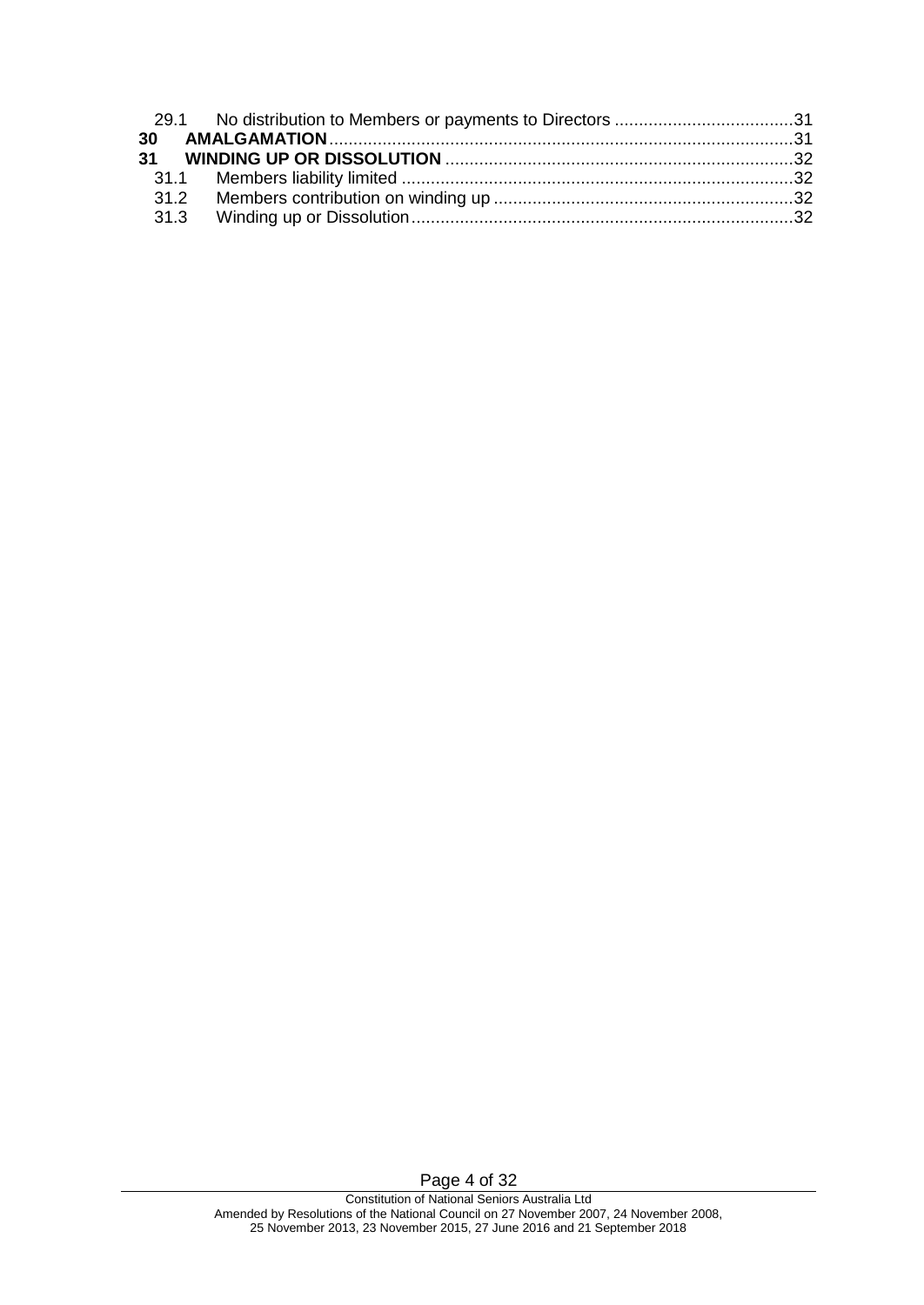# **THE CONSTITUTION**

## **OF**

# <span id="page-4-0"></span>**NATIONAL SENIORS AUSTRALIA LTD**

A Public Company Limited By Guarantee Not Having A Share Capital

### <span id="page-4-1"></span>**1 NAME**

The name of the company is NATIONAL SENIORS AUSTRALIA LTD, hereinafter referred to as NSA.

# <span id="page-4-2"></span>**2 REPLACEABLE RULES**

This Constitution displaces the Replaceable Rules in the Law.

## <span id="page-4-3"></span>**3 DEFINITIONS AND INTERPRETATION**

#### <span id="page-4-4"></span>**3.1 Definitions**

In this Constitution unless otherwise provided or unless there is something in the subject matter which is inconsistent, the following expressions shall have the definitions or meanings provided below:

"**Auditor**" means a person appointed as auditor of NSA;

"**Board**" means the Board of Directors of NSA;

"**Branch**" or Branches refers to Recognised Branches;

"**Branch Delegate**" means a person who has been elected or appointed by a Branch to attend and vote at Zone Committee meetings;

"**Branch Member**" means a Member who has chosen a Recognised Branch to attend and has had their name entered on the Membership list of that Branch

"**CEO**" means the person appointed to perform the duties of a Chief Executive Officer of NSA in accordance with Rule [19;](#page-26-1)

"**Chairperson**" means the person appointed as the Chairperson in Rule 18.1;

"**Charities Act**" means the Charities Act 2013 (Cth) as modified or amended from time to time, and includes any regulations made under that Act, any exemption or modification to that Act, and any legislation or regulation which replaces or supplements that Act;

"**Committee**" means a Board Committee or sub Committee established under Rule 16.3 and "Committees" means either or all of them.

"**Deputy Chairperson**" means the person appointed as the Deputy Chairperson in Rule 18.2;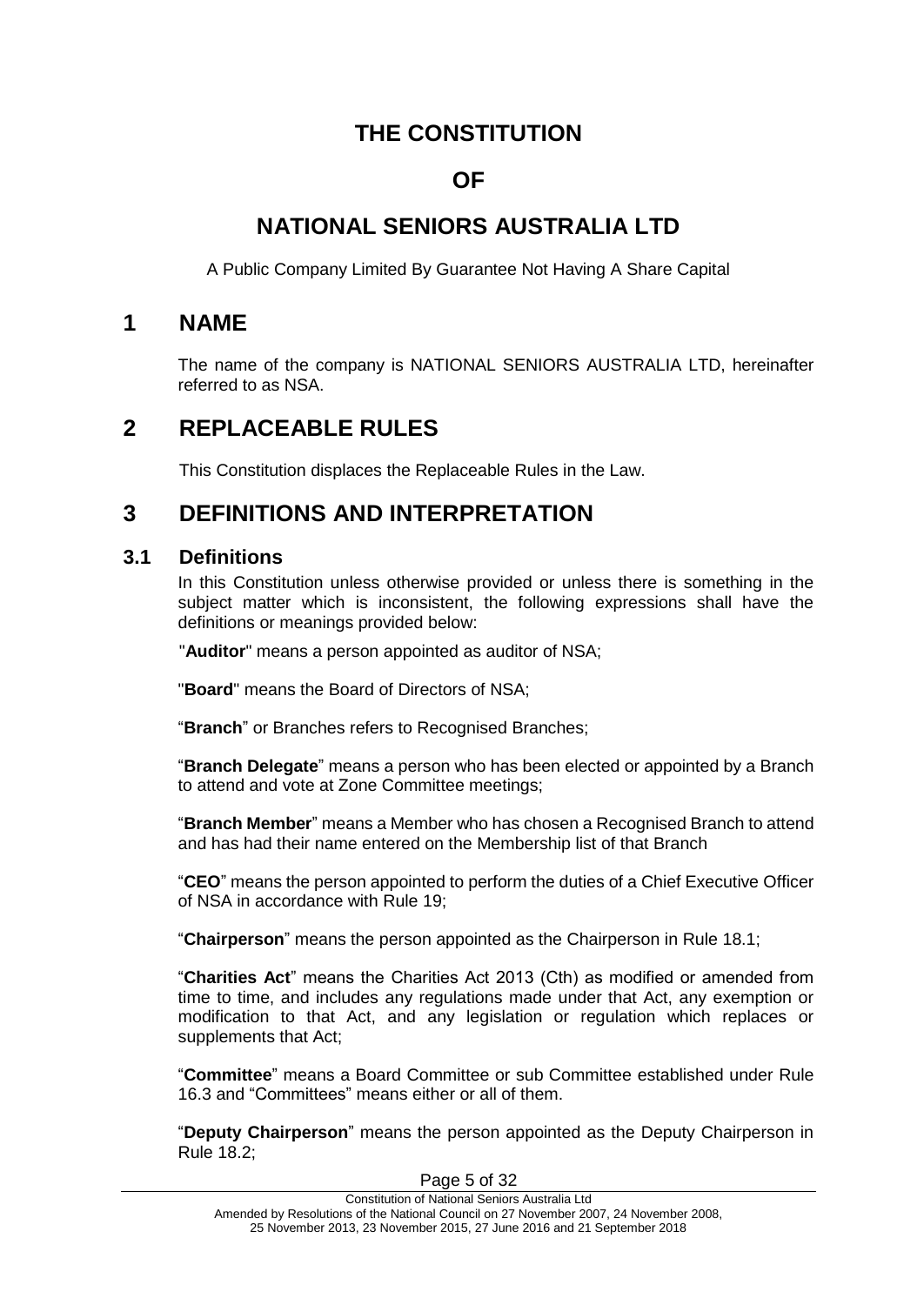"**Director**" means a natural person elected or re-elected to the Board of NSA who has not ceased to be a Director by operation of this Constitution or the Law and who has voting rights;

"**Electronic Communication Device**" means any electronic device by which the processes of a meeting may be conducted between persons in different places and includes telephone, television or any other audio and/or visual device or technology which permits instantaneous (or near as practical thereto) communication;

"**General Membership representatives**" means Members appointed to National Council under Rule 6.5(c)(iii);

"**Member of the Company**" means a person appointed under Rule 7.1.2 whose name is entered for the time being on the Register of Members being voting Members of the company;

"**Member of the Organisation**" means a person appointed under Rule 7.1.3 being non-voting Members of the NSA Organisation;

"**National Council**" means the body of National Council Members formed in accordance with Rule [6.5](#page-9-1) and who have voting rights for the company;

"**National Council Member**" means a member of the National Council;

"**Officer**" means a person who is, or has been, a Secretary, a Chief Executive Officer, a Director of NSA or a person who makes, or participates in making, decisions that affect the whole, or a substantial part, of the business of NSA.

"**Older Australian**" means a person who is considered to be 'aged' for the purposes of the Charities Act 2013 (Cth) having regard to chronological age, biological circumstances and other attributes and consequences associated with ageing;

"**Organisational representative**" means a person appointed by a Corporate Member or an Association Member to act as representative of the Company or Association at a General Meeting;

"**Person**" means a natural person;

"**Principal Object**" has the meaning given in Rule 4;

"**Regional representatives**" means Members appointed to National Council under Rule 6.5 (c) (ii);

"**Rules**" means the rules in this Constitution;

"**Recognised Branch or Branches**" means an association of persons which has received certification by the Board in accordance with Rule 6.2;

"**Secretary**" means the person appointed to perform the duties of a Secretary of NSA in accordance with Rule [20;](#page-26-2)

"**Spouse**" means the person married to another person or in a bona fide de facto marriage partnership;

Page 6 of 32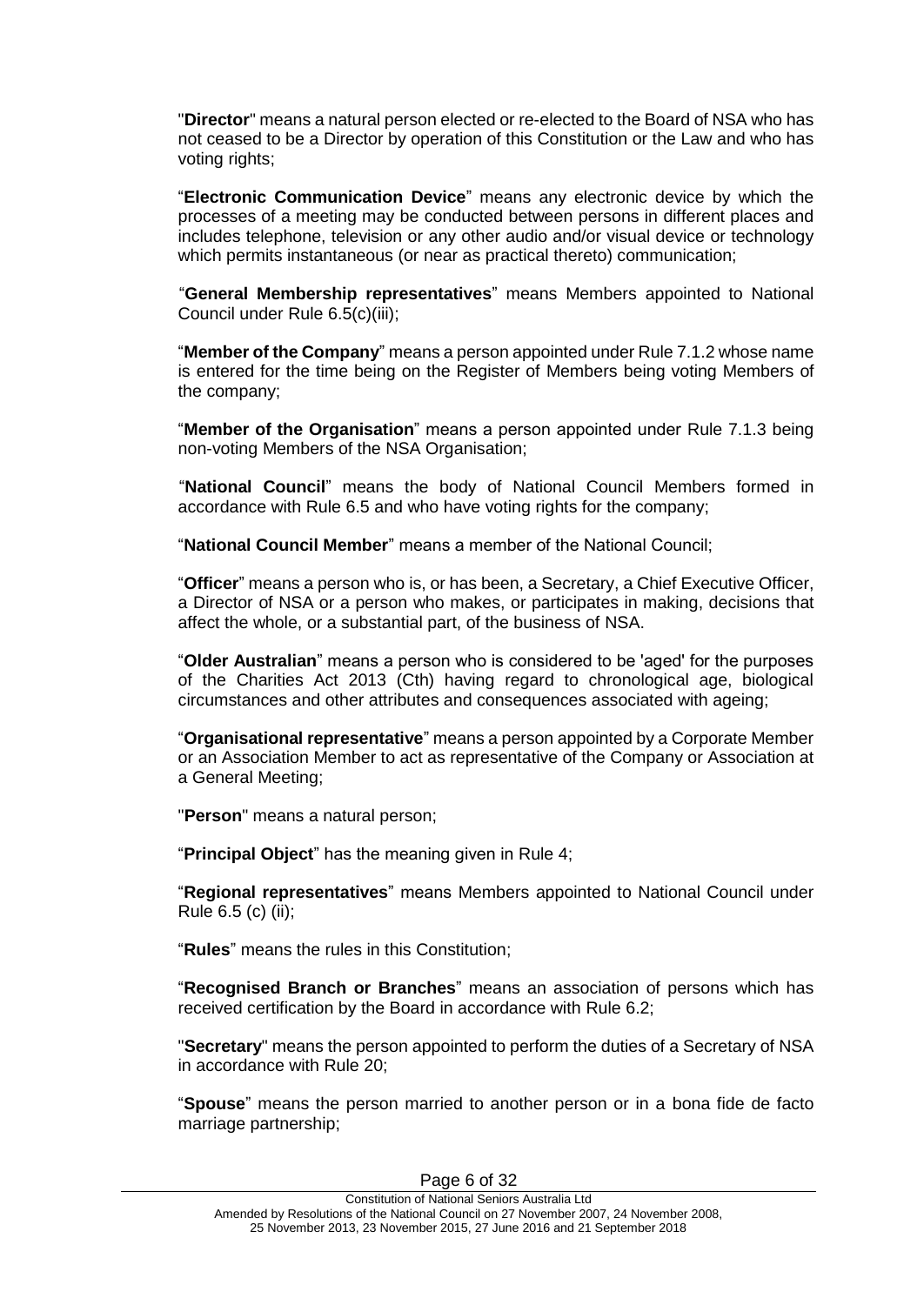"**the Law**" means the Corporations Act 2001 (Cth);

"**Zone**" means a group of one or more Branches or Members as designated by the Board from time to time.

#### <span id="page-6-0"></span>**3.2 Interpretation**

In this Constitution:

- (a) words importing any gender include the other gender;
- (b) the singular includes the plural and vice versa;
- (c) a reference to a statute, code or the Law (or to a provision of same) means the statute, code or the Law (or provisions of same) as modified or amended and in operation for the time being, or any statute, code or provision enacted (whether by the State or Commonwealth of Australia) in lieu thereof and includes any regulation or rule for the time being in force under the statute, code or the Law;
- (d) an expression used in a particular part or division of the Law that is given by that part or division a special meaning for the purpose of that part or division has, in any of these regulations that deals with the matter dealt with by that part or division, unless the contrary intention appears, the same meaning as in that part or division;
- (e) headings are inserted for convenience and do not affect the interpretation of this Constitution;
- (f) a reference to something being written or in writing or printed is a reference to any mode of representing or reproducing words in visible form and includes without limitation emails, facsimiles and documents in electronic form;
- (g) unless otherwise clear from the context that a different denomination of currency is intended a reference to dollars (\$) or to an amount of money shall be taken to mean a reference to Australian dollars and more generally to the Australian currency.
- (h) another grammatical form of a defined word or expression has a corresponding meaning;
- (i) a reference to a Rule, paragraph, schedule or annexure is to a Rule or paragraph of, or schedule or annexure to, this Constitution, and a reference to this Constitution includes any schedule or annexure;
- (j) a reference to a document or instrument includes the document or instrument as novated, altered, supplemented or replaced from time to time;
- (k) a reference to time is a reference to Brisbane, Queensland, Australia time;
- (l) the meaning of general words is not limited by specific examples introduced by including, for example or similar expressions.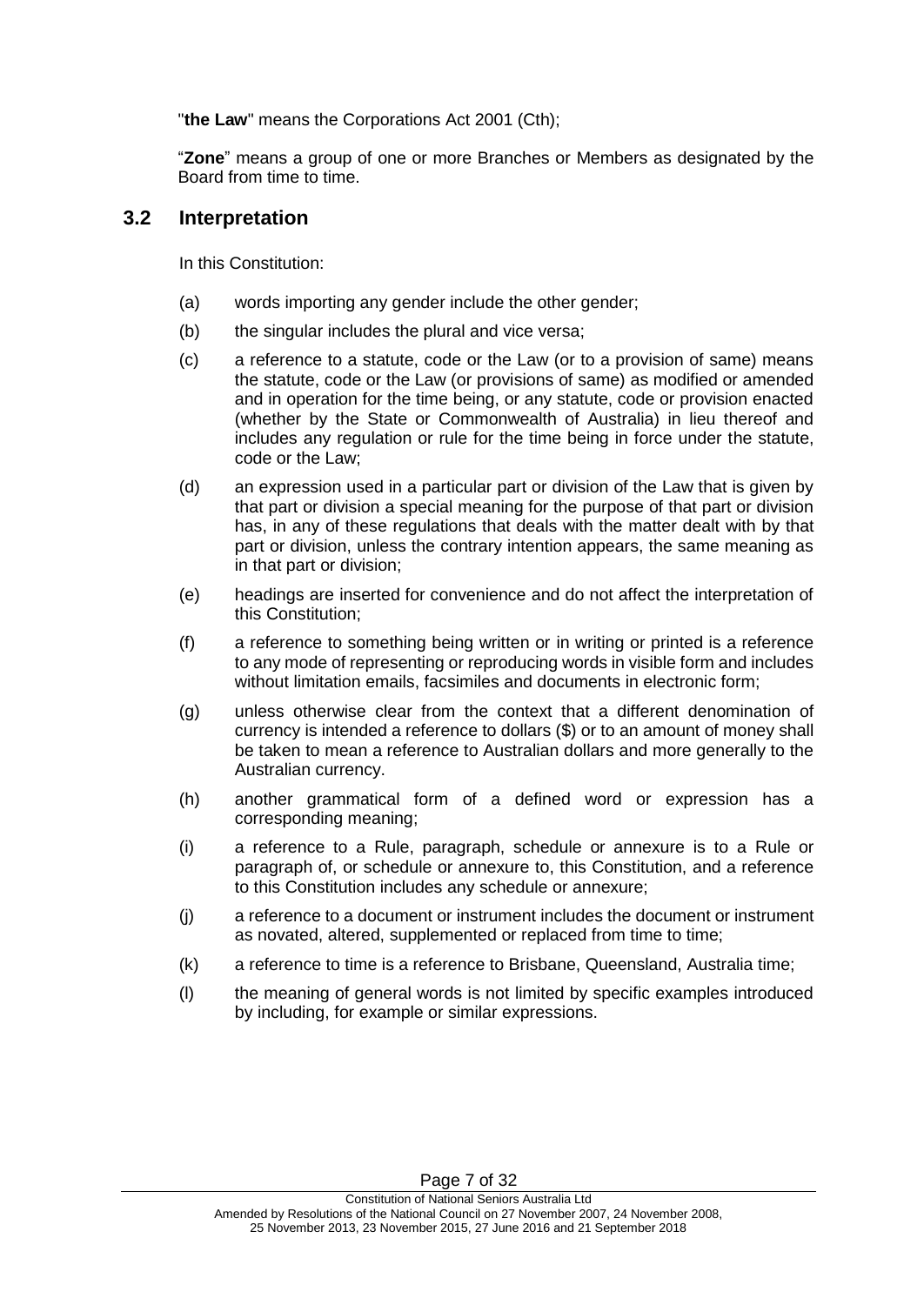# <span id="page-7-0"></span>**4 OBJECTS**

- (a) NSA is a charity focused on serving the needs of Older Australians. Without limiting the generality of NSA's general charitable purpose NSA may pursue the following specific charitable purposes:
	- (i) relieving the needs, disadvantages and vulnerabilities faced by Older Australians;
	- (ii) advancing social and public welfare with a particular focus on Older Australians;
	- (iii) advancing education, including through the provision of training, the provision of information and the provision of learning support services for Older Australians;
	- (iv) advocating for Older Australians and as a part of this process providing opportunities throughout Australia for Older Australians to meet, discuss issues affecting them and provide comment on local, state and national policy matters;
	- (v) pursuing such other purposes as are beneficial to the community that are analogous to, or within the spirit of, the purposes of NSA and its focus on Older Australians.
- (b) NSA may, in addition to the specific purposes listed above do all such other things as are incidental or ancillary to carrying out the principal purpose of NSA and the specific charitable purposes listed in Rule 4(a).

# <span id="page-7-1"></span>**5 POWERS**

Solely for the purpose of carrying out the objects of NSA and not otherwise, NSA shall have all the legal capacity and powers of a natural person, all the powers of a body corporate under the Law and do all things incidental or convenient in relation to the exercise of any power.

# <span id="page-7-2"></span>**6 STRUCTURE**

## <span id="page-7-3"></span>**6.1 NSA Governance**

#### <span id="page-7-4"></span>**6.1.1 Participation in NSA by Members**

Any ordinary Member may participate in NSA through the following ways:

- (a) a Member may receive NSA services provided in accordance with the organisation's objects;
- (b) a Member may provide submissions on matters of public policy;
- (c) a Member may attend meetings of the National Council;
- (d) a Member has the right to submit an expression of interest to be considered for appointment to National Council;
- (e) a Member has the right to submit an expression of interest to be considered for appointment to the Board when there is a call for nominations by the Board, or its sub-committee;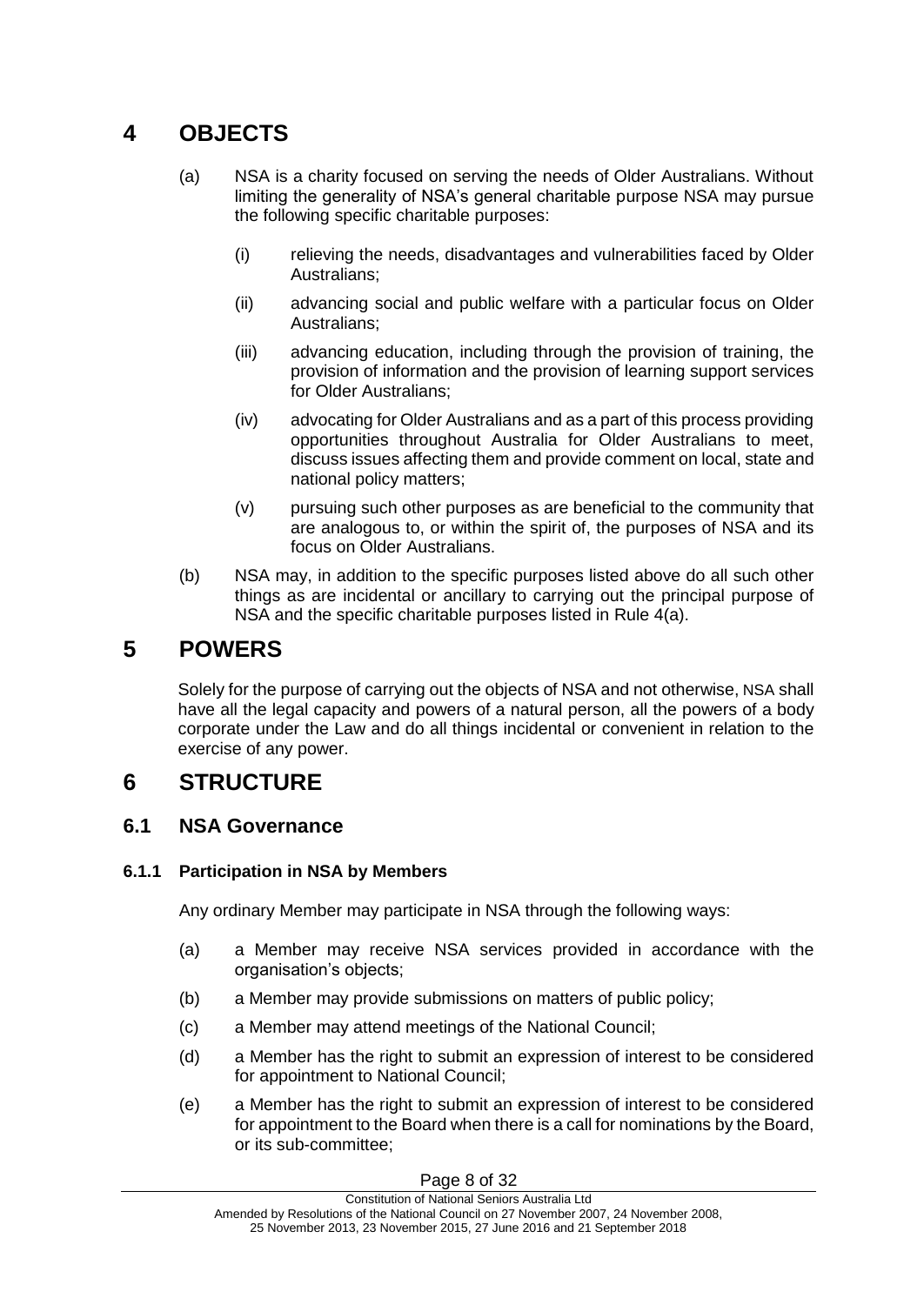- (f) in nominating for any potential position, a Member shall abide by the selection criteria set within the code of conduct established by the Board from time to time;
- (g) a Member has the right to attend, speak and ask questions subject to the direction of the Chairperson of the meeting at annual general and general meetings but does not have the right to vote at such meetings unless they are also a National Council Member;
- (h) a Member of a Branch may serve on their Branch's Committee;
- (i) (a Member of a Branch may participate in the election of one (1) voting Branch Delegate for their Branch to represent them at Zone Committee meetings;
- (j) a Member may participate and vote at a Zone meeting or forum
- (k) a Member may vote at Zone Committee meetings provided that they have been elected as a delegate under Rule 6.3(a).

### <span id="page-8-0"></span>**6.2 Branches**

#### <span id="page-8-1"></span>**6.2.1 Recognised Branches**

- (a) NSA may certify an association of persons as a Recognised Branch of NSA if the following requirements are satisfied:
	- (i) it is incorporated under the Associations Incorporation Act of a State or Territory in Australia or the Corporations Act; and
	- (ii) it has similar objects to NSA; and
	- (iii) it has provided the Board with a copy of its Certificate of Incorporation and its constituent documents; and
	- (iv) it has committed itself to the objects, goals and the NSA code of conduct.
- (b) A Recognised Branch may elect or appoint a delegate to act on its behalf at Zone Committee meetings. Nothing in this Constitution shall constitute or be deemed to constitute either a joint venture or partnership between NSA and a Recognised Branch or the appointment of one part as the agent of the other.
- (c) The Board may repeal the certification of a Recognised Branch at any time should the Board consider that the Branch has not abided by the code of conduct established by the Board and has brought NSA into disrepute.
- (d) The repeal shall become effective immediately upon notification by the Board to the Branch Secretary or other officeholder. An entity which is not a Recognised Branch must not use 'National Seniors' in its name.
- (e) Any person who applies for Membership in NSA may nominate whether or not he wishes to belong to a Recognised Branch.
- (f) A person may be a Member of more than one (1) Branch and serve on more than one (1) Branch Committee.

### <span id="page-8-2"></span>**6.3 Branch representation at Zone Level**

(a) Each Branch may appoint or elect one (1) voting Branch Delegate and one (1) non- voting Branch Delegate to attend Zone Committee meetings. If a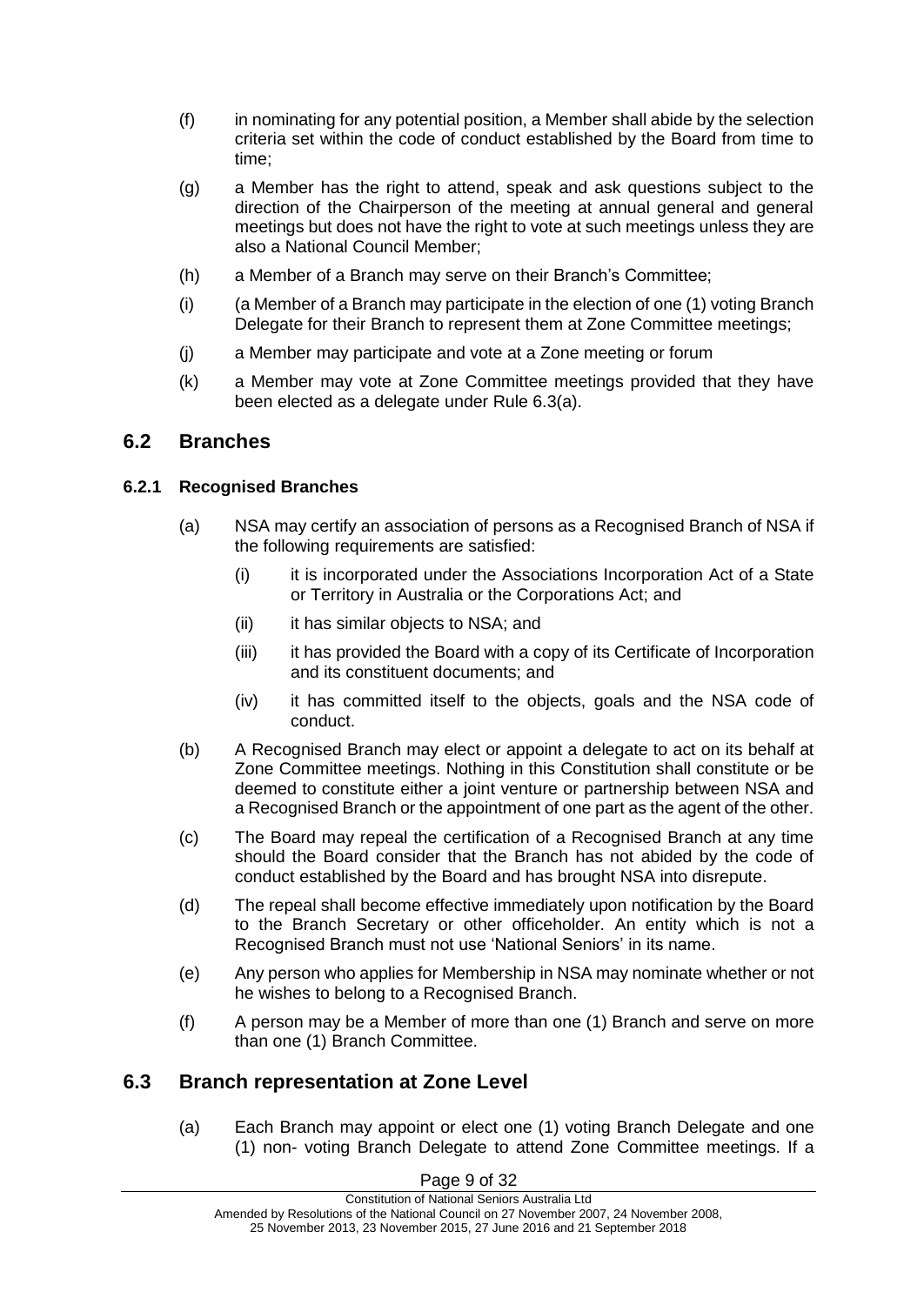Branch Delegate is unable to attend, the Branch's other delegate shall have the right to vote.

- (b) If a Branch Delegate is elected or appointed to the position of Zone Chairperson, or to the position of Zone Secretary, then the Branch is entitled to appoint or elect another Delegate in their place and stead to represent the Branch at Zone Committee meetings.
- (c) A Branch Delegate who is appointed or elected to the position of Zone Chairperson or Zone Secretary must act in the interests of the Zone and not their Branch if there is a conflict of these interests.

#### <span id="page-9-0"></span>**6.4 Zones and Zone Committees**

- (a) The Board shall establish Zones and Zone boundaries which may be changed by the Board from time to time.
- (b) A Zone Committee will oversee and assist the organisation and general development of Branches within a Zone and in particular, provide a forum open for all Members for discussion of any matters relevant to all the Membership of NSA.
- (c) The function, conduct and other matters relating to Zone Committees are determined by the Board from time to time.
- (d) A Zone Committee shall comprise such Members who are Branch Delegates and who have the approval of their Branch to attend at Zone Committee meetings.
- (e) Zone meetings and forums shall be open to all Members to observe and raise matters relevant to all Membership of NSA.

#### <span id="page-9-1"></span>**6.5 National Council**

- (a) The National Council is established to provide a forum for the discussion of matters relevant to trends and strategic issues relating to Older Australians and the National Seniors Australia organisation.
- (b) It will also provide reflections and advice to the Board relevant to the continued development of the organisation which will include:
	- (i) emerging trends, that impact on the Older Australian population,
	- (ii) societal attitudes to Older Australians and the impact of these on the organisation,
	- (iii) the role of National Seniors Australia in the context of societal and other trends,
	- (iv) the nature and direction of the priorities of National Seniors Australia; and
	- (v) ensuring the structure of the organisation remains relevant to the needs of NSA Membership and Older Australians generally.
- (c) The National Council will comprise the following persons (hereinafter referred to as "National Council Members"):
	- (i) all Directors,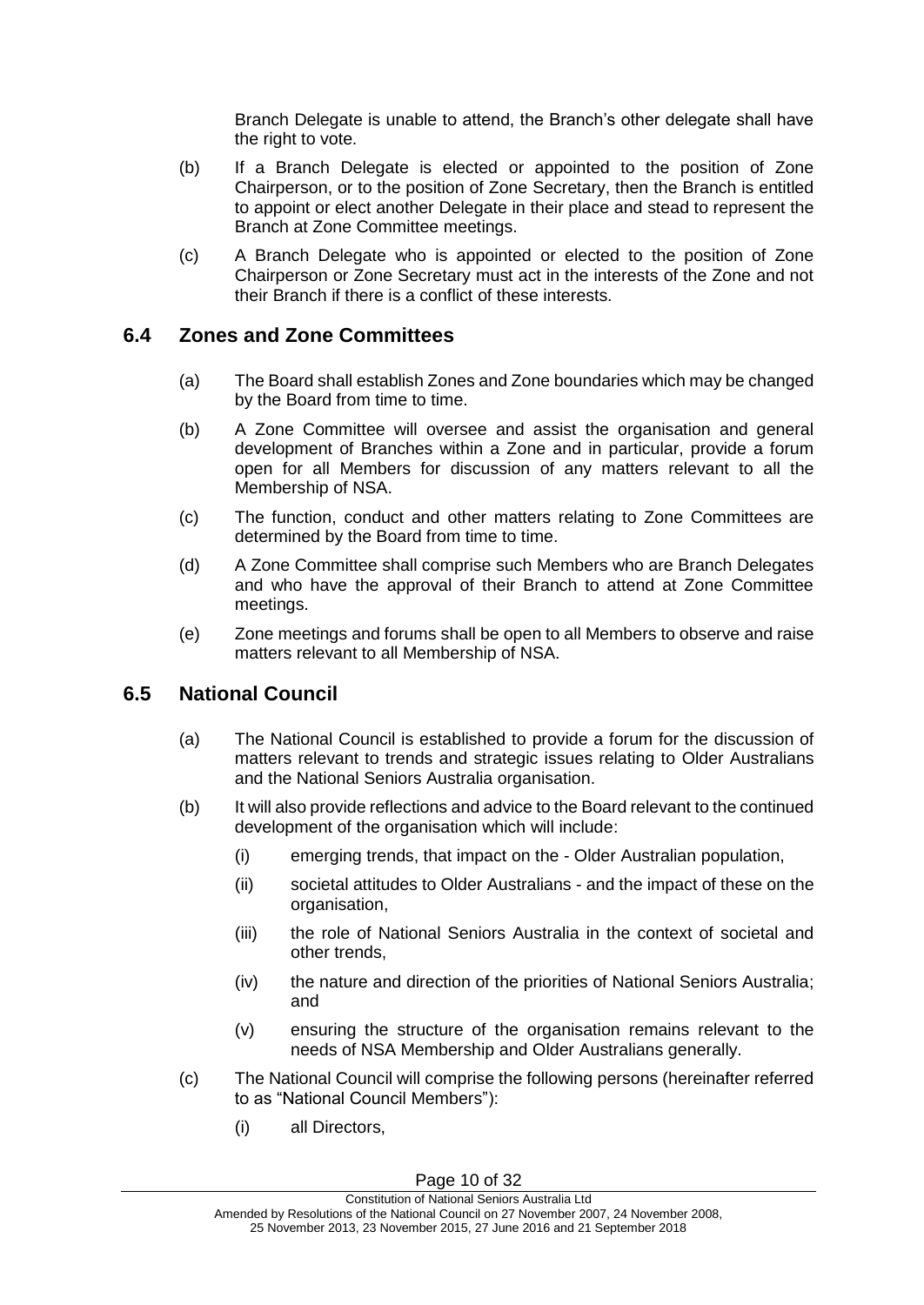- (ii) Five (5) Regional representatives drawn from five (5) regions of QLD, NSW/ACT, VIC/TAS, SA/NT and WA, appointed for a term of one (1), two (2) or three (3) years for the first appointment period only and, subject to Rule 6.5(h), thereafter appointed for 3 years by the Board on the recommendation of the Board sub-Committee following an Expression of Interest (EOI) process from each of those regions (Regional representatives); and
- (iii) Five (5) Members of NSA appointed for a term of one (1), two (2) or three (3) years for the first appointment period only and, subject to Rule 6.5(h), thereafter appointed for 3 years by the Board on the recommendation of the Board sub-Committee following an EOI process of all Members ('General Membership representatives').
- (d) Only National Council Members may vote at a general meeting of NSA. Each National Council Member has one (1) vote at all annual general meetings or other general meetings of NSA.
- (e) The proceedings for the conduct of all meetings convened by the National Council are set out under Rules [12](#page-15-0) and [13.](#page-16-0)
- (f) All National Council Members are appointed to represent the entire Membership of NSA as a whole and not any particular group or geographical area.
- (g) National Council Members must retire from office after their first appointment period, subject to re-appointment by the Board.
- (h) A person is not eligible to be appointed to National Council if the person will have served as a National Council Member for more than two (2) terms or six (6) years from the date of their first appointment, whichever is the greater.
- (i) A vacancy occurs on the National Council if any National Council Member:
	- (i) dies;
	- (ii) retires or resigns their position by notice in writing to the Secretary;
	- (iii) ceases to be a Member of NSA;
	- (iv) becomes a bankrupt or has any criminal conviction for a crime involving dishonesty, or any criminal conviction which is punishable by imprisonment recorded against them;
	- (v) is absent from two (2) consecutive meetings of the National Council without leave of the Board;
	- (vi) becomes of unsound mind or a person whose person or estate is liable to be dealt with in any way under the laws relating to mental health.

#### <span id="page-10-0"></span>**6.6 Nomination Procedures for Directors**

- (a) If there is a vacancy on the Board, the Board must:
	- (i) Widely publish an invitation likely to come to the attention of all Members and other appropriate people who are eligible to be Members inviting them to nominate as candidates for the Board.
	- Page 11 of 32 (ii) Ensure all nominations and recommendations follow the requirements of the Board Charter provided to the Board sub-Committee who will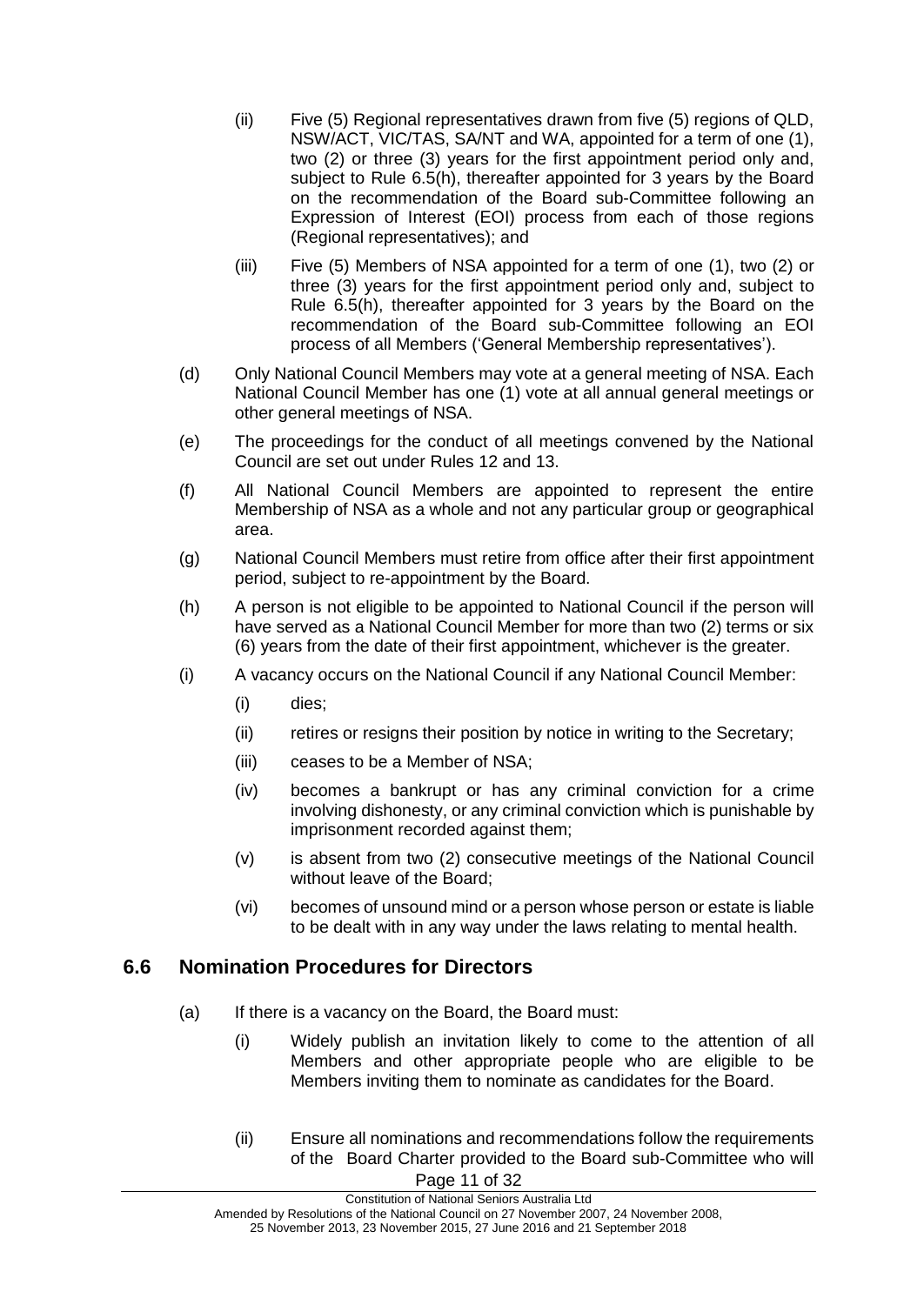be provided with all necessary resources to discharge its responsibilities under this Rule.

# <span id="page-11-0"></span>**7 MEMBERSHIP**

### <span id="page-11-1"></span>**7.1 Members on adoption of Constitution**

- (a) The Members of NSA at the time of the adoption of this Constitution shall continue to be Members of NSA following the adoption of this Constitution.
- (b) Members will either be:
	- (i) Members of the Company these Members WILL HAVE voting rights and will be referred to as Members of the Company or National Council within this Constitution:
		- A. Upon being appointed as a Director any person who is not already a Member of the Company is deemed to have consented to become a Member of the Company and to have agreed to be bound by the Constitution and provide the guarantee specified in Rule 31.2.
		- B. Upon becoming a National Council Member any person who is not already a Member of the Company is deemed to have consented to become a Member of the Company and to have agreed to be bound by the Constitution and provide the guarantee specified in Rule 31.2.
	- (ii) Members of the Organisation these Members DO NOT have voting rights and are categorized as per Rule 8.

## <span id="page-11-2"></span>**7.2 Application for Membership**

- (a) Any person who or organisation that:
	- (i) has an interest in Older Australian issues; or
	- (ii) is an Older Australian aged fifty (50) years or over; or
	- (iii) is a Spouse of a person falling under Rule  $7.2(a)(ii)$ ; and
	- (iv) agrees to be bound by the Rules of NSA;

may become a Member of the Organisation that is NSA.

- (b) Every applicant for Membership in NSA must:
	- (i) submit to NSA an application in a format or style determined by the Chief Executive Officer from time to time; and
	- (ii) include together with this application, payment of the subscription fee to NSA.
- (c) An applicant may nominate on the Membership application or by any other communication that he wishes to belong to a Recognised Branch and the particular Recognised Branch he wishes to belong to.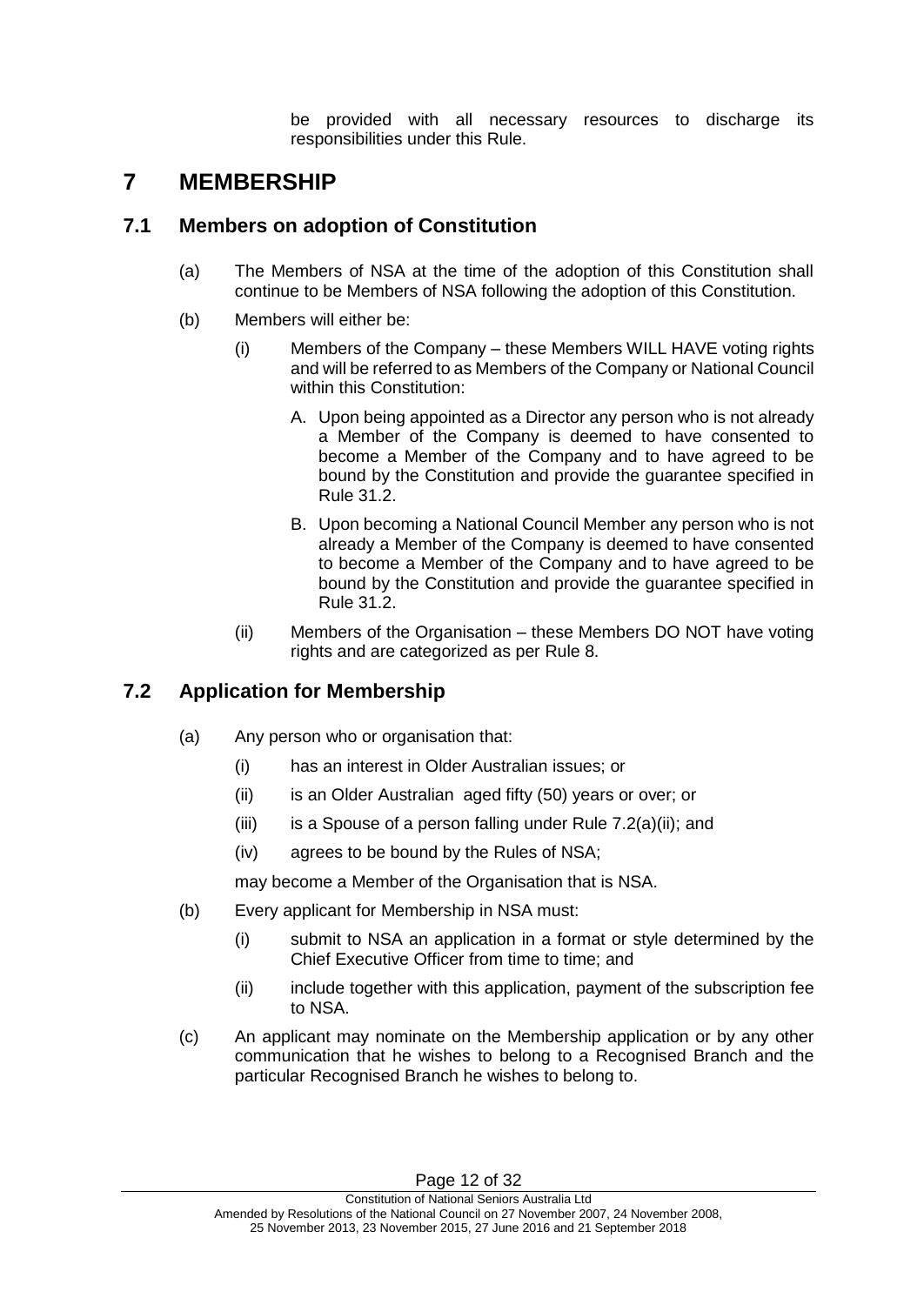## <span id="page-12-0"></span>**7.3 Determination of Membership application**

NSA is not required to give or assign any reason or explanation for the approval or rejection of any application for Membership.

### <span id="page-12-1"></span>**7.4 Notification of determination**

- (a) When an application for Membership for the Company or the Organisation has been accepted, NSA shall notify the applicant in writing that their application has been approved and shall enter the applicant's name and details in NSA's Register of Members of the Company or Members of the Organisation.
- (b) When an application for Membership is rejected, NSA shall notify the applicant in writing that their application has been rejected and shall refund in full the subscription fee paid by that applicant.
- (c) Where a Member nominates that he wishes to join a Recognised Branch, the Member and Branch will be formally notified by NSA.

### <span id="page-12-2"></span>**7.5 Unlimited Members**

The number of Members of NSA is unlimited.

### <span id="page-12-3"></span>**7.6 Registers to be kept**

- (a) Members of the Company NSA must keep a Register of all the names and residential addresses of all persons who are Members of the Company, the dates of their admission and cessation as Members of the Company, and further particulars as NSA may reasonably and lawfully require from time to time.
- (b) Members of the Organisation NSA must keep a register of all non-voting Members which may be kept electronically.

### <span id="page-12-4"></span>**7.7 Assignability of Membership**

Membership of the Organisation under Rule 7.1(b)(ii) may be assigned or transferred upon the death of a Member or under circumstances as determined by the CEO.

# <span id="page-12-5"></span>**8 CATEGORIES OF MEMBERS WHO DO NOT HAVE VOTING RIGHTS**

### <span id="page-12-6"></span>**8.1 Categories of Membership generally**

- (a) A person who, or organisation that, meets the requirement of Rule 7.2 may be admitted to one of the following Membership categories:
	- (i) Ordinary Members who may or may not be Branch Members;
	- (ii) Honorary Life Membership (awarded);
	- (iii) Corporate Members, being any company with similar interests to NSA;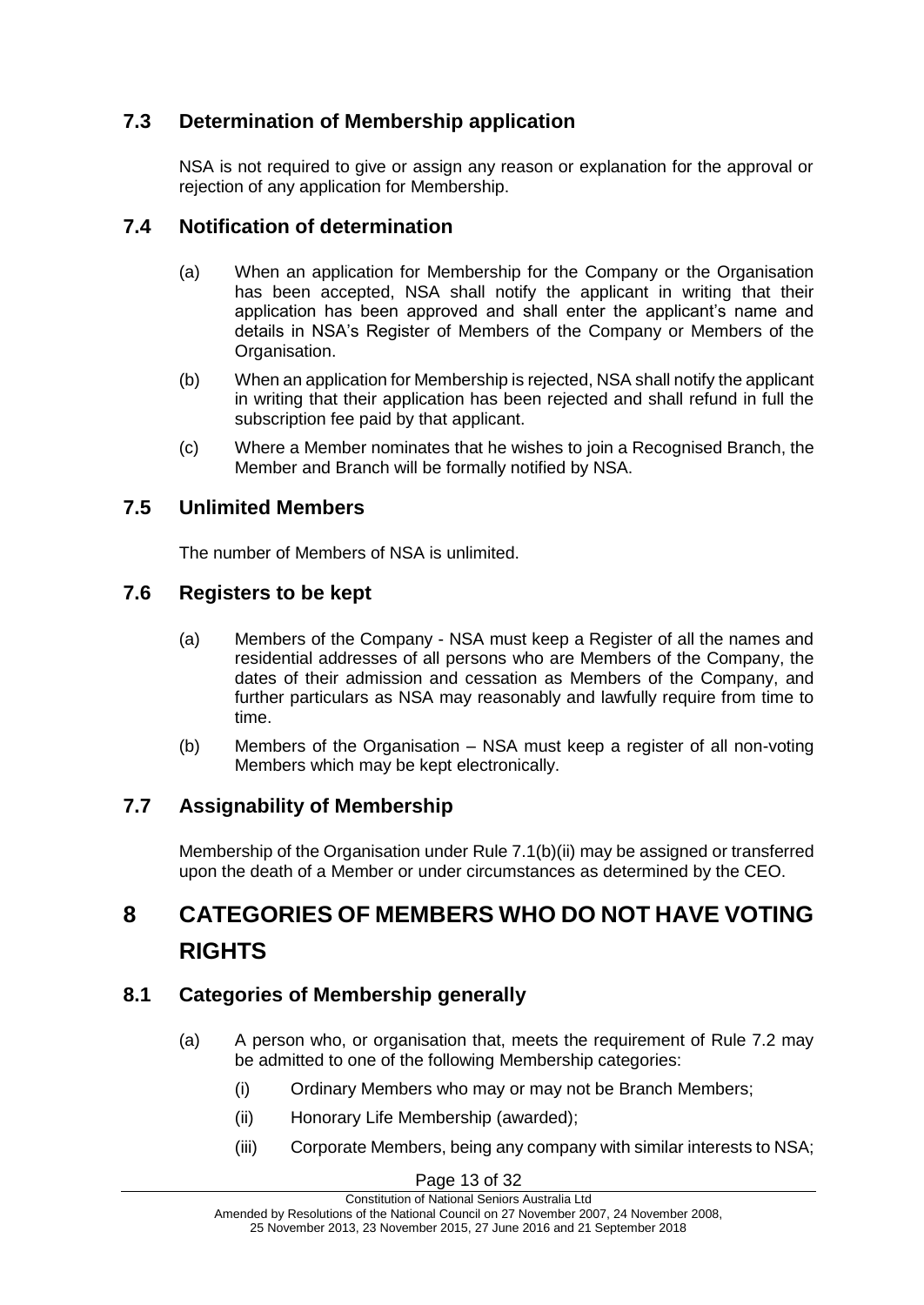- (iv) Associate Members, being any club or association with similar interests to NSA;
- (v) Support Members, being any other person, company or association with similar interests to NSA; and
- (vi) Such other categories as NSA may determine from time to time.

### <span id="page-13-0"></span>**8.2 Admission of Honorary Life Members**

- (a) Any two (2) Ordinary Members may nominate a person for Membership to the class of an 'Honorary Life Member'.
- (b) The Board may accept into Membership as a 'Honorary Life Member' any person whose contribution to NSA is considered by the Board to be exceptional and who meets the criteria as decided by the Board from time to time.
- (c) An Honorary Life Member is not liable to pay annual Membership fees.

### <span id="page-13-1"></span>**8.3 Limited Rights of Certain Members**

- (a) Unless they are a Member in their own right, Corporate Members, Associate Members and Support Members:
	- (i) shall not be entitled to a vote at meetings or to vote for Directors;
	- (ii) shall not be eligible to be appointed as Directors;
	- (iii) shall not be entitled to nominate any person for election as a Director; but
	- (iv) shall be entitled to attend general meetings; and
	- (v) shall be entitled to be heard on any question before a general meeting subject to the direction of the Chairperson.

# <span id="page-13-2"></span>**9 OBLIGATIONS OF MEMBERS**

### <span id="page-13-3"></span>**9.1 Duties of Members**

- (a) Every Member agrees:
	- (i) to support and promote the objects of NSA;
	- (ii) to respect the Constitution of NSA; and
	- (iii) not to conduct themselves in a manner contrary to the best interests and objects of NSA.

# <span id="page-13-4"></span>**10 CESSATION OF MEMBERSHIP**

### <span id="page-13-5"></span>**10.1 When Membership ceases**

(a) A Member shall cease to be a Member of the Company and/or a Member of the Organisation: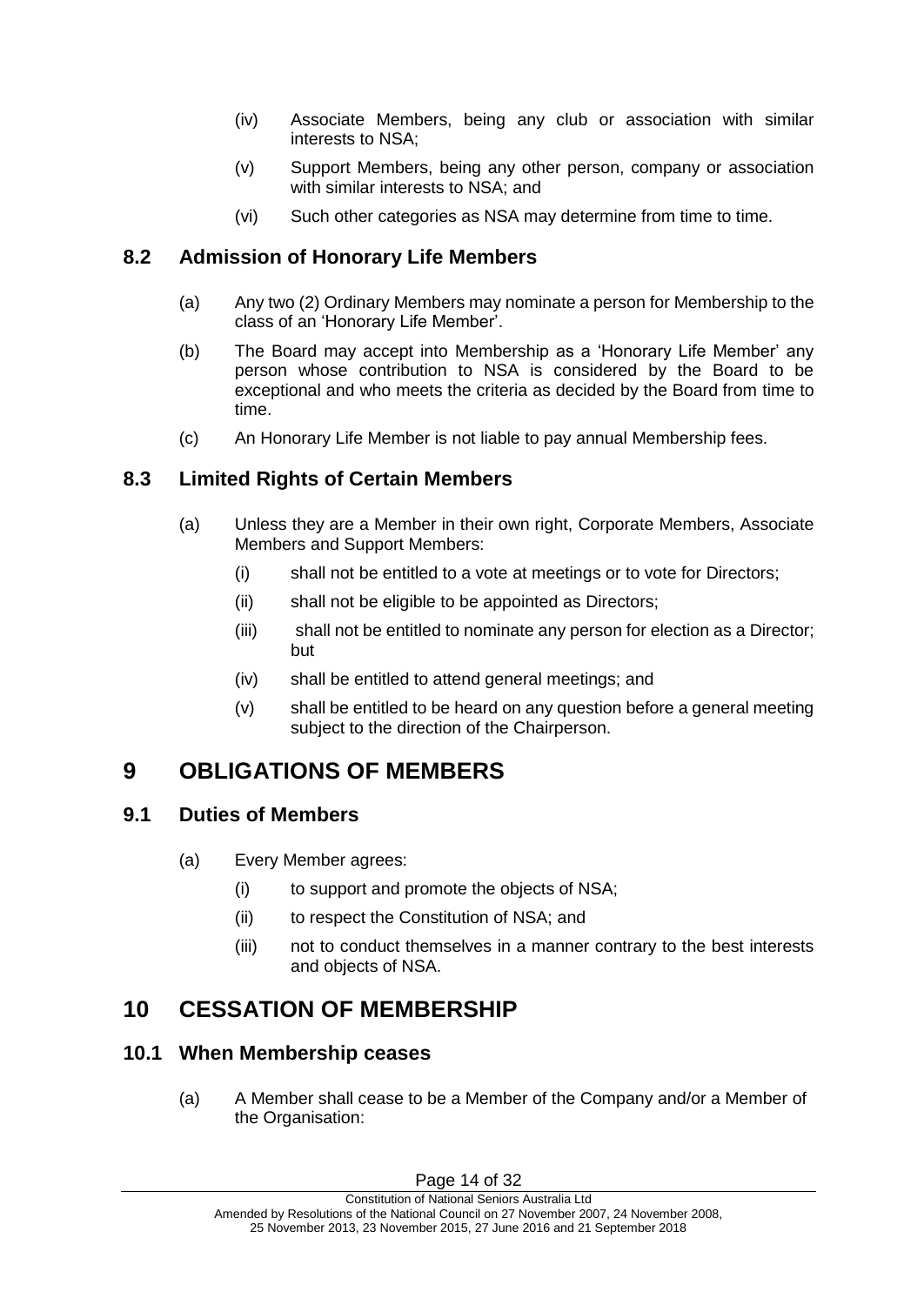- (i) if the Member resigns from Membership by giving notice in writing to NSA and such resignation shall be effective from the date of receipt of the notice; or
- (ii) if, in the case where a Member is required to pay subscription fees, such fees are in arrears for a period of three (3) months or more; or
- (iii) if the Member is expelled from Membership in accordance with Rule [10.2;](#page-14-0) or
- (iv) if the Member dies.
- (v) if the Member is a Director and ceases to be a Director; or
- (vi) if the member is a National Council Member and ceases to be a National Council Member.

### <span id="page-14-0"></span>**10.2 Suspension or Expulsion of Members**

- (a) A Member may be suspended or expelled from Membership of NSA:
	- (i) if their conduct is persistently inconsistent with expectations of Membership set out in this Constitution;
	- (ii) if they engage in conduct which is very injurious or patently prejudicial to the interests of NSA;
	- (iii) if they misuse information of NSA and in particular, Membership details.
- (b) If the Board or its delegate considers that the conduct of a Member warrants suspension or expulsion because of one of the reasons listed in Rule [10.2\(](#page-14-0)a), the Board must give notice in writing to the Member of the proposed suspension or expulsion.
- (c) At the time the Board or its delegate considers the proposed resolution, the Member is entitled:
	- (i) to be present with or without the Member's personal representative; and
	- (ii) to be heard, either in person or through the Member's personal representative.

### <span id="page-14-1"></span>**10.3 Liability for subscription fees**

If a Member's Membership is terminated for any reason, notwithstanding anything else to the contrary in this Constitution, the Member shall continue to be liable for any Membership dues and all arrears due and unpaid at the date of the cessation of Membership and for all monies due by that Member to NSA.

# <span id="page-14-2"></span>**11 SUBSCRIPTION FEES**

### <span id="page-14-3"></span>**11.1 Obligation to pay fees**

All Members are required to pay subscription fees as determined by NSA from time to time or at the discretion of the Chief Executive Officer and approved by the Board.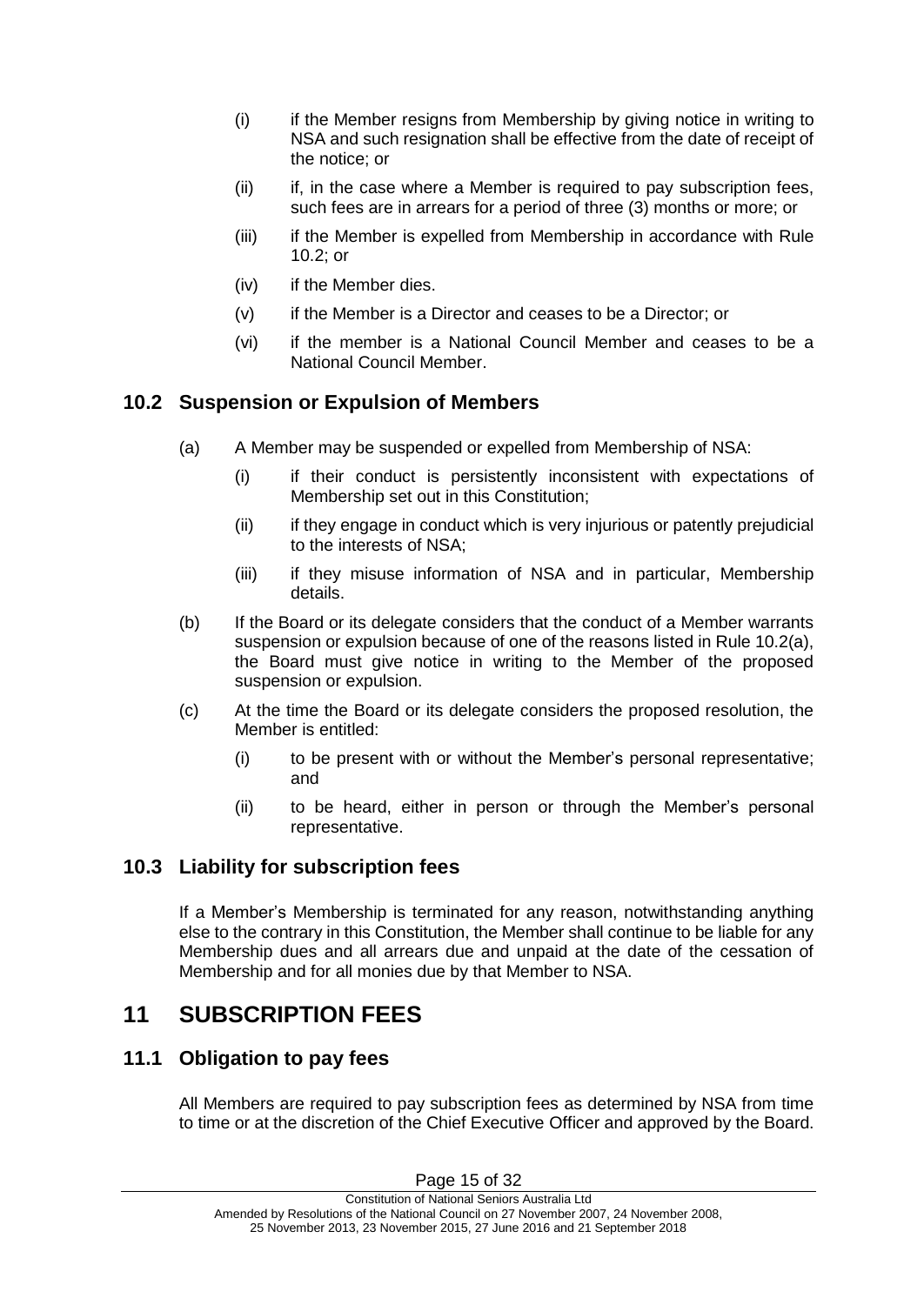# <span id="page-15-0"></span>**12 GENERAL MEETINGS**

### <span id="page-15-1"></span>**12.1 Annual general meeting**

- (a) An annual general meeting of NSA must be held in every calendar year within five (5) months after the end of the financial year.
- (b) The notice convening such annual general meeting must be given to all Members of NSA in accordance with Rules [12.4](#page-15-4) and 25.1.
- (c) The only persons entitled to vote at an annual general meeting are National Council Members.

#### <span id="page-15-2"></span>**12.2 Directors may convene a general meeting**

- (a) Any three (3) Directors may convene a general meeting.
- (b) The notice convening a general meeting shall state the particular matter or matters to be discussed at the meeting and no business other than that specified in the notice shall be transacted.

#### <span id="page-15-3"></span>**12.3 Board convening general meeting at request of National Council Members**

- (a) The Board must call and arrange to hold a general meeting at the request of not less than six (6) of the National Council Members, consisting of at least two (2) Directors, two (2) General Membership representatives and two (2) Regional representatives, provided that the request from the National Council Members:
	- (i) states the resolutions to be proposed at the meeting;
	- (ii) is signed by the National Council Members making the request; and
	- (iii) is given to NSA by service upon its registered office.
- (b) Such general meeting must be held no later than two (2) months after the receipt of a duly signed request.
- (c) The notice convening such general meeting must specify the particular matter or matters to be discussed at the meeting and no business other than that specified in the requisition shall be transacted.

### <span id="page-15-4"></span>**12.4 Notice of general meeting**

- (a) A general meeting may be convened by giving notice to all Members in accordance with one of the service methods listed under Rule 25.1.
- (b) A notice of a general meeting must:
	- (i) be given at least twenty-one (21) days before the date of the meeting unless otherwise agreed by all the Members entitled to attend; and
	- (ii) specify the place, the day and the time of the meeting; and
	- (iii) describe the nature of the business to be transacted at the meeting; and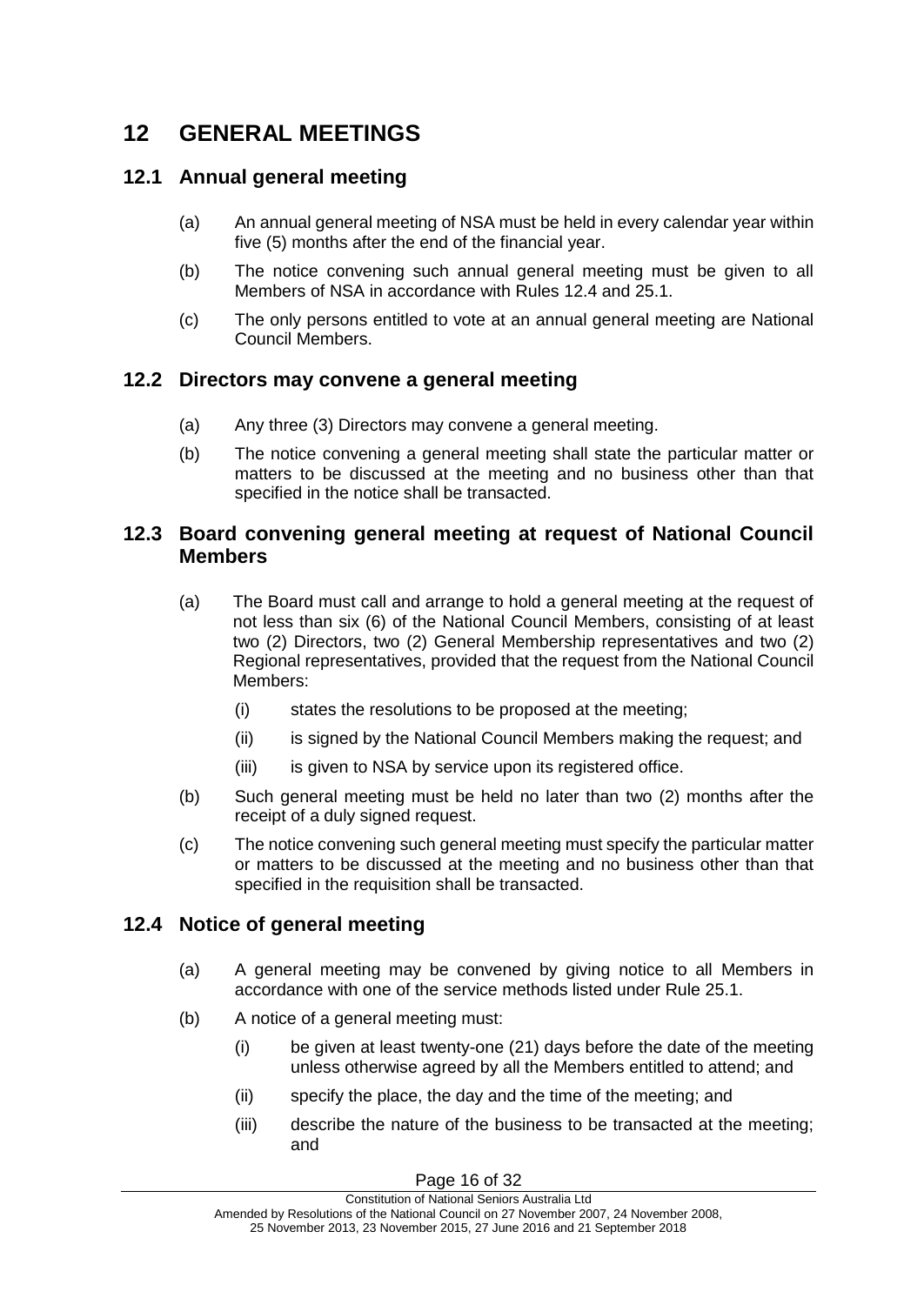- (iv) contain any other information required by the Law.
- (c) The Board may postpone a general meeting or change the venue for the meeting by giving written notice to all Members who received the original notice of meeting at least forty-eight (48) hours before the appointed time. That notice must specify the time and place for the postponed meeting.
- (d) The only persons entitled to vote at a general meeting are National Council Members.
- (e) If a Member who is entitled to a notice fails to receive a meeting notice or the Board accidentally omits to give such Member a meeting notice, that omission will not invalidate the proceedings, or any resolution passed at the meeting.

# <span id="page-16-0"></span>**13 CONDUCT OF BUSINESS AT GENERAL MEETINGS**

### <span id="page-16-1"></span>**13.1 Business of annual general meeting**

The business to be transacted at every annual general meeting must include all matters required by the Law and if not expressly required by the Law shall include the following unless NSA otherwise resolves:

- (a) the consideration of the following reports:
	- (i) annual financial report;
	- (ii) Directors' report; and
	- (iii) Auditor's report;
- (b) the election of Directors;
- (c) the appointment of the Auditor;
- (d) the fixing of the Auditor's remuneration; and
- (e) any other business of which proper notice has been given.

### <span id="page-16-2"></span>**13.2 Quorum**

A quorum for an annual general meeting, a general meeting or a meeting of the National Council is present when the number of National Council Members present and entitled to vote includes at least 50% of Directors present in person, and at least 50% of Regional representatives appointed under Rule 6.5(c)(ii) and at least 50% of General Membership representatives appointed under Rule 6.5(c)(iii) present in person or by proxy. A proxy appointment by a Regional representative or a General Membership representative shall only count towards determining whether a quorum is present if the Chairperson of the National Council or another National Council member is appointed as their proxy.

### <span id="page-16-3"></span>**13.3 No business without quorum**

No business shall be transacted at any meeting convened by the National Council unless a quorum is present at the time when the meeting proceeds to business. Each individual present may only be counted once towards a quorum. If a Member has appointed more than one (1) proxy only one (1) of them may be counted toward a quorum. A quorum must be present during the entire meeting.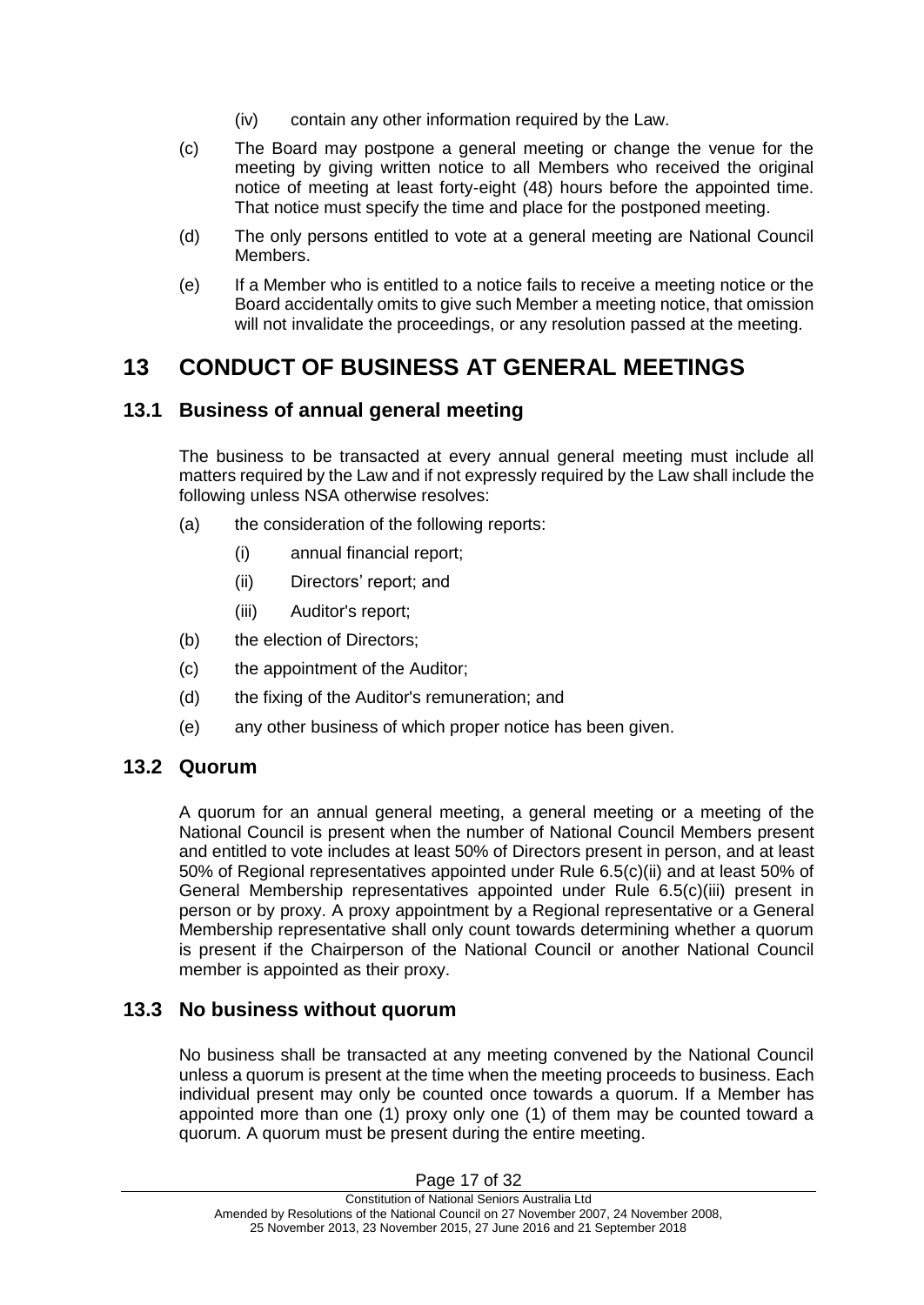### <span id="page-17-0"></span>**13.4 Procedure where no quorum**

- (a) If within thirty (30) minutes from the time appointed for the meeting a quorum is not present, the meeting, if convened upon the requisition of the National Council Members in accordance with Rule [12.3,](#page-15-3) will be dissolved.
- (b) In any other case it shall stand adjourned to the same day in the next week, at the same time and place or to such other day and or such other time and place as the Board may determine.

### <span id="page-17-1"></span>**13.5 Chairperson of National Council meetings**

- (a) The Chairperson of the Board, or the Deputy Chairperson of the Board in the Chairperson's absence, will be the chairperson at all general meeting and all National Council meetings.
- (b) If:
	- (i) there is no Chairperson or Deputy Chairperson;
	- (ii) neither the Chairperson nor Deputy Chairperson is present within fifteen (15) minutes after the time appointed for the holding of the general meeting or National Council meeting (as applicable); or
	- (iii) the Chairperson and Deputy Chairperson are unwilling to act as chairperson of the general meeting or National Council meeting (as applicable),

the Directors present may elect a chairperson of the general meeting or National Council meeting (as applicable).

#### <span id="page-17-2"></span>**13.6 Casting vote**

The Chairperson has a casting vote in addition to any vote the Chairperson has as a Member of National Council.

#### <span id="page-17-3"></span>**13.7 Adjournment of meeting**

- (a) The Chairperson may with the consent of any meeting (decided by simple majority) at which a quorum is present adjourn the meeting from time to time and from place to place, but no business shall be transacted at any adjourned meeting other than the business left unfinished at the meeting from which the adjournment took place.
- (b) If a meeting is to be adjourned for thirty (30) days or more, notice of the adjourned meeting must be given as if it were an original meeting.
- (c) A notice of meeting is not required to be given for an adjourned meeting where the adjournment is for less than thirty (30) days.

#### <span id="page-17-4"></span>**13.8 Show of hands or poll**

At any general meeting, a resolution put to the vote of the meeting shall be decided on a show of hands unless a poll is (before or on the declaration of the result of the show of hands) demanded: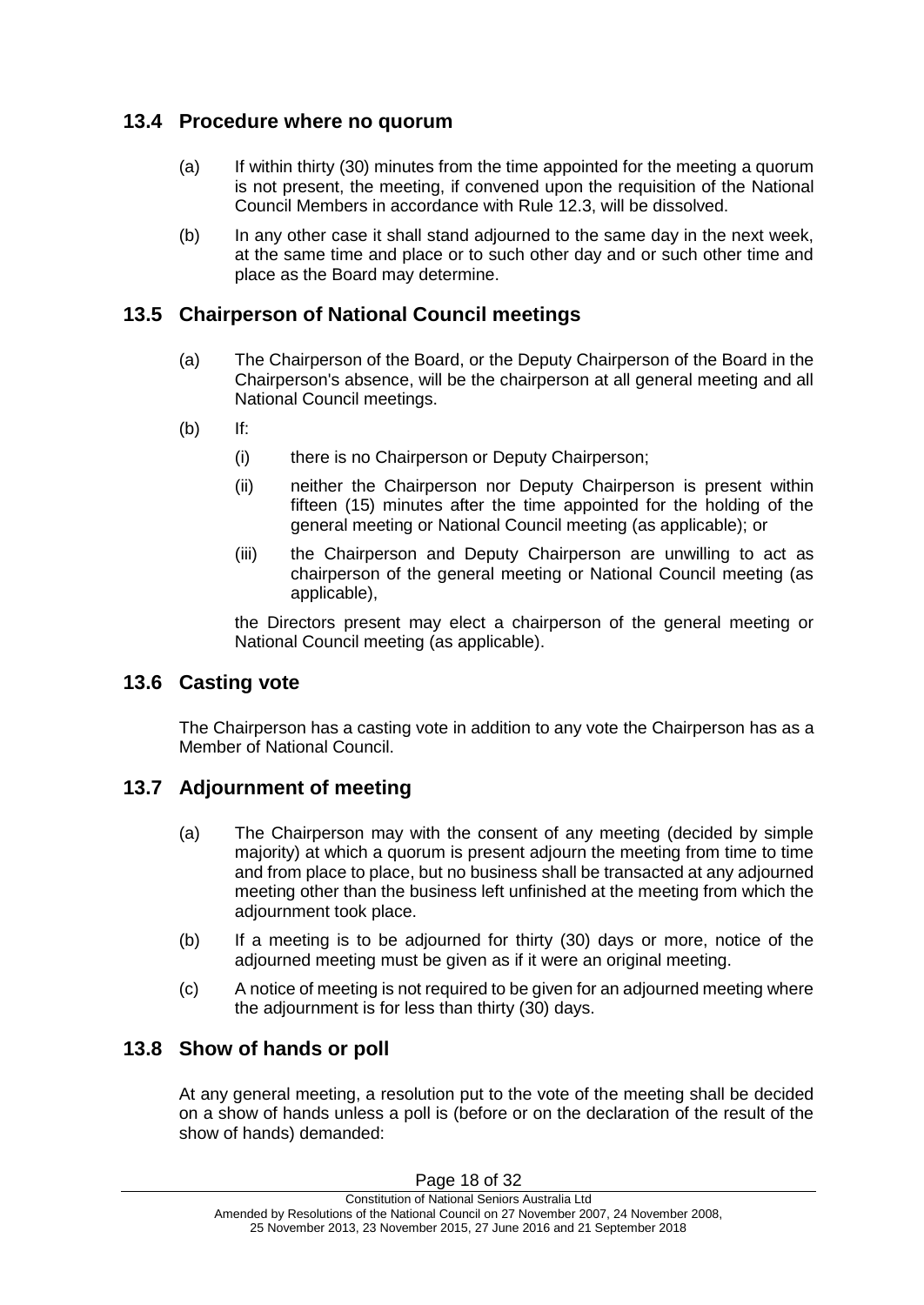- (a) by the Chairperson; or
- (b) by at least three (3) National Council Members present in person.

### <span id="page-18-0"></span>**13.9 Declaration on show of hands**

If a poll is not demanded, the Chairperson's declaration that a resolution has been carried or lost with an entry to that effect in the minute book is conclusive evidence of the fact. It is not necessary to record the number or proportion of votes recorded for or against the resolution.

### <span id="page-18-1"></span>**13.10 Poll requested**

- (a) A poll will be taken immediately if one is demanded or at any other time after an interval or adjournment or otherwise as the Chairperson decides. The result of the poll will be recorded as the resolution of the meeting at which the poll was demanded.
- (b) The Chairperson may determine any dispute about the admission or rejection of a vote and the Chairperson's determination, if made in good faith, will be final and conclusive.

### <span id="page-18-2"></span>**13.11 Withdrawal of poll**

The demand for a poll may be withdrawn at any time.

### <span id="page-18-3"></span>**13.12 Voting**

- (a) All National Council Members present in person or holding a proxy may vote.
- (b) On a show of hands each National Council Member has one (1) vote in addition to proxy votes held, and on a poll, each National Council Member present has one (1) vote in addition to proxy votes held.
- (c) On a show of hands each National Council Member has one (1) vote in addition to proxy votes held at a National Council meeting, and on a poll at a National Council meeting, each National Council Member present has one (1) vote in addition to proxy votes held.
- (d) All proxies must be in writing and signed by both the National Council Member giving the proxy and the National Council Member agreeing to act as the proxy. All such proxies will be provided to the Secretary at least 48 hours (unless otherwise specified in the notice of meeting to which the proxy relates) before any such meeting commences who will declare such valid proxies.

#### <span id="page-18-4"></span>**13.13 Meeting by electronic communication**

- (a) For the purpose of this Constitution, the contemporaneous linking together by Electronic Communication Device at two (2) or more venues of a number of National Council Members being not less than the quorum (whether or not any one or more of the National Council Members is out of Australia), shall be deemed to constitute a meeting of the National Council duly convened and held with persons actually present so long as:
	- (iv) all the National Council Members being entitled to receive notice of an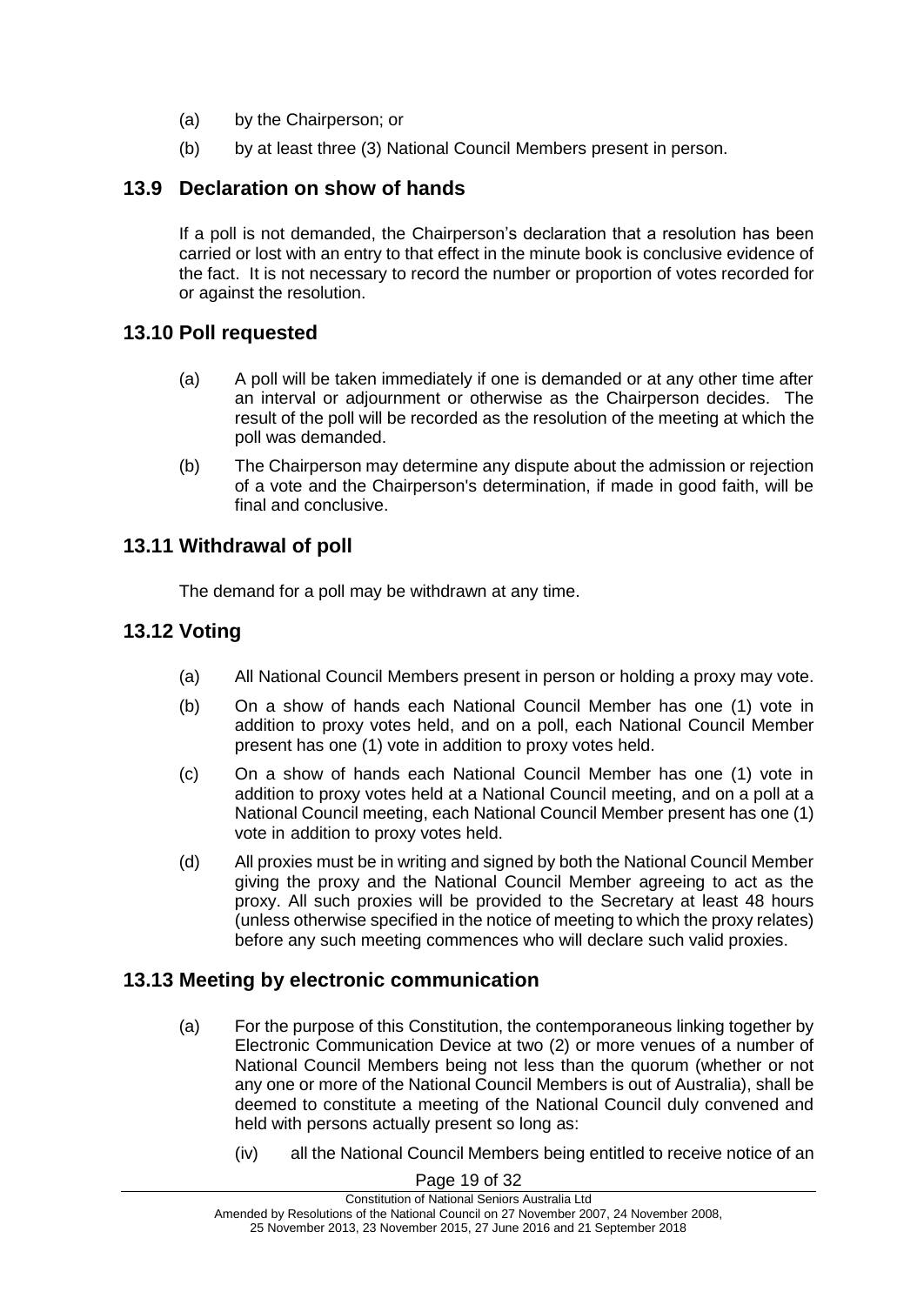annual general or general meeting shall receive notice of such a meeting and such notice may be given by any means authorised by this Constitution;

- (v) each of the National Council Members taking part in the meeting by Electronic Communication Device is able to hear the Chairperson and each of the other National Council Members taking part during the meeting; and
- (vi) at the commencement of the meeting, each National Council Member acknowledges his presence to all the other persons taking part.
- (b) A National Council Member may not leave the meeting by disconnecting his Electronic Communication Device unless the person has previously obtained the consent of the Chairperson of the meeting.
- (c) A meeting of the National Council by Electronic Communication Device shall not be invalidated by any voluntary or involuntary disconnection of a participant, provided sufficient Members are still able to hear each other to constitute a quorum. If, before or during a meeting of Members any technical difficulty occurs where one (1) or more Members may not be able to participate, the Chairperson may:
	- (i) adjourn the meeting until the difficulty is remedied; or
	- (ii) where a quorum remains present (in the venue at which the Chairperson is present) and able to participate, subject to the Law, continue the meeting.
- (d) A minute of the proceedings at a meeting by Electronic Communication Device shall be prepared by the Secretary or such duly appointed person and shall be prima facie evidence of the proceedings and of the observance of all necessary formalities if certified as a correct minute by the Chairperson of the meeting.

#### <span id="page-19-0"></span>**13.14 Voting where interested**

A National Council Member must not vote on a motion in relation to a particular matter at a meeting of NSA if the National Council Member has a material personal interest in the resolution of that matter.

#### <span id="page-19-1"></span>**13.15 Motion to rescind act of Board**

If at any general meeting requisitioned in accordance with Rule [12.3,](#page-15-3) a motion is put disapproving of or calling for a rescission or variation of any act of the Board (except for the appointment of a person to fill a vacancy in the Board), such motion shall require a majority of at least seventy-five per cent (75%) of the National Council Members present, entitled, and actually voting before such motion is passed and, if such motion is passed, the Board shall act in accordance with the motion as soon as is practical thereafter provided it is then possible to rescind or vary the act of the Board which is the subject of the motion.

### <span id="page-19-2"></span>**13.16 Representatives of Corporations and Associations**

(a) Any Member of the Organisation which is a corporation, or an association may appoint a person as their Organisational representative.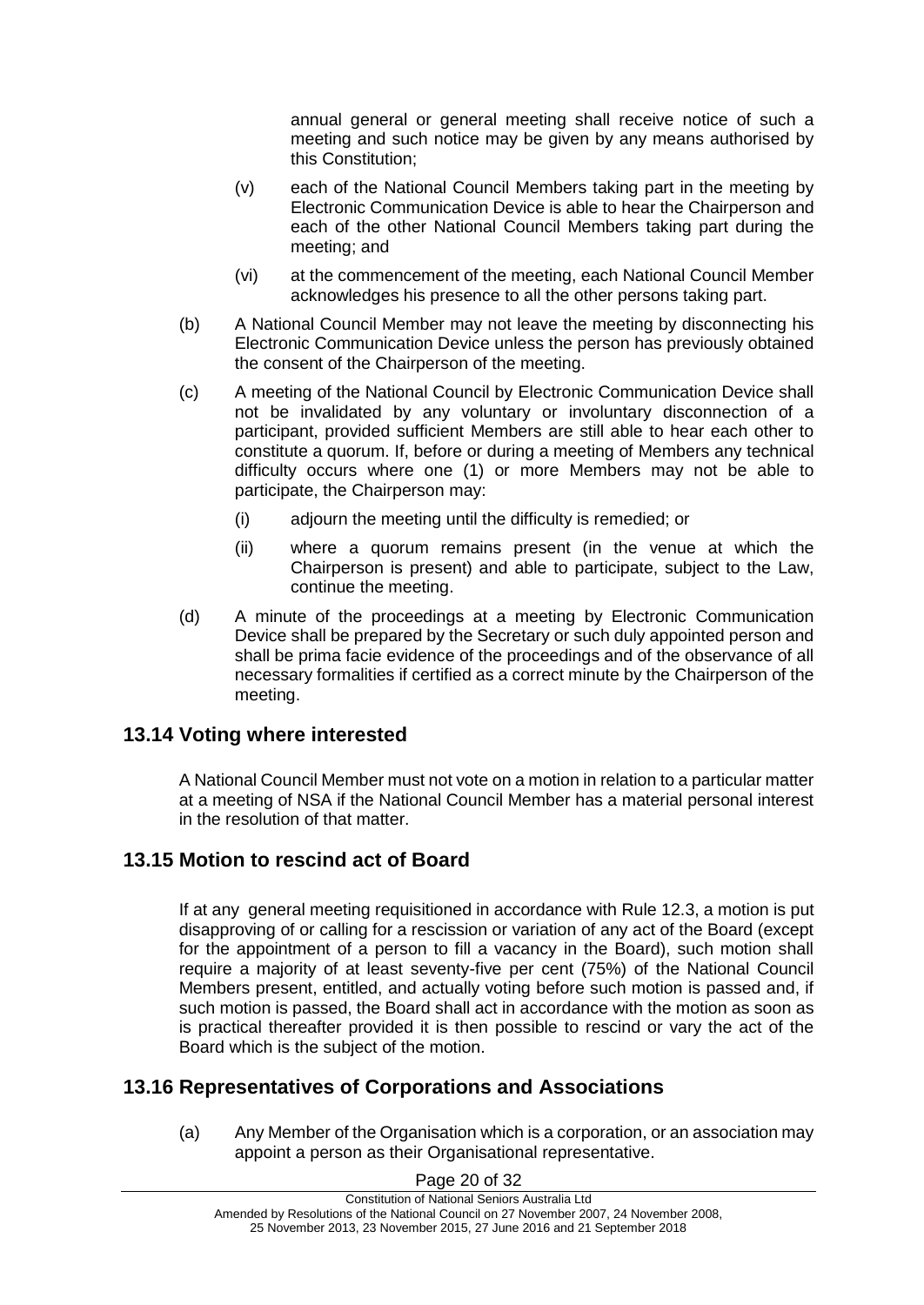(b) The Chairperson of a general meeting may permit a person claiming to be an Organisational representative to attend if they have produced a document evidencing their appointment.

# <span id="page-20-0"></span>**14 DIRECTORS**

### <span id="page-20-1"></span>**14.1 Appointment to the Board**

- (a) NSA shall be governed by a Board of Directors.
- (b) Candidates for Directors shall be recommended to the Board as Directors by the Board sub-Committee.
- (c) All Directors must be Members of the Company at the time of their appointment to office.
- (d) Directors appointed to fill casual vacancies must retire as a Director at the conclusion of the next annual general meeting following the appointment of that Director to fill the vacancy but, subject to Rule 14.5(d), will be eligible for appointment for a 3-year term at the annual general meeting at which they retire.

## <span id="page-20-2"></span>**14.2 Number of Directors**

- (a) The number of Directors must not be less than six (6) and not more than nine (9).
- (b) The Board may by ordinary resolution increase or decrease the number of Directors but must not reduce the minimum number of Directors below six (6) or such other number as shall be permitted by the Law from time to time.

## <span id="page-20-3"></span>**14.3 Directors on adoption of Constitution**

The Directors of NSA at the time of adoption of this Constitution shall continue in that office under this Constitution.

## <span id="page-20-4"></span>**14.4 Office of Directors**

Subject to the rotation process in Rule 14.5 and Rule 15.2, each Director shall take office at the first meeting of the Board after the general meeting at which they are appointed, and their term ends at the end of the third annual general meeting after the annual general meeting at which the Director is appointed.

## <span id="page-20-5"></span>**14.5 Rotation of Directors**

- (a) At the next annual general meeting after adoption of this Constitution and at every annual general meeting thereafter, the Directors who have served three (3) continuous years in office since last being elected must retire from office.
- (b) Directors who are retiring under Rule 14.5(a), may offer themselves for reelection.
- Page 21 of 32 (c) A person is not eligible to be elected as a Director if at the time of commencement of the next annual general meeting the person will have served as a Director of the company for more than three (3) terms or nine (9)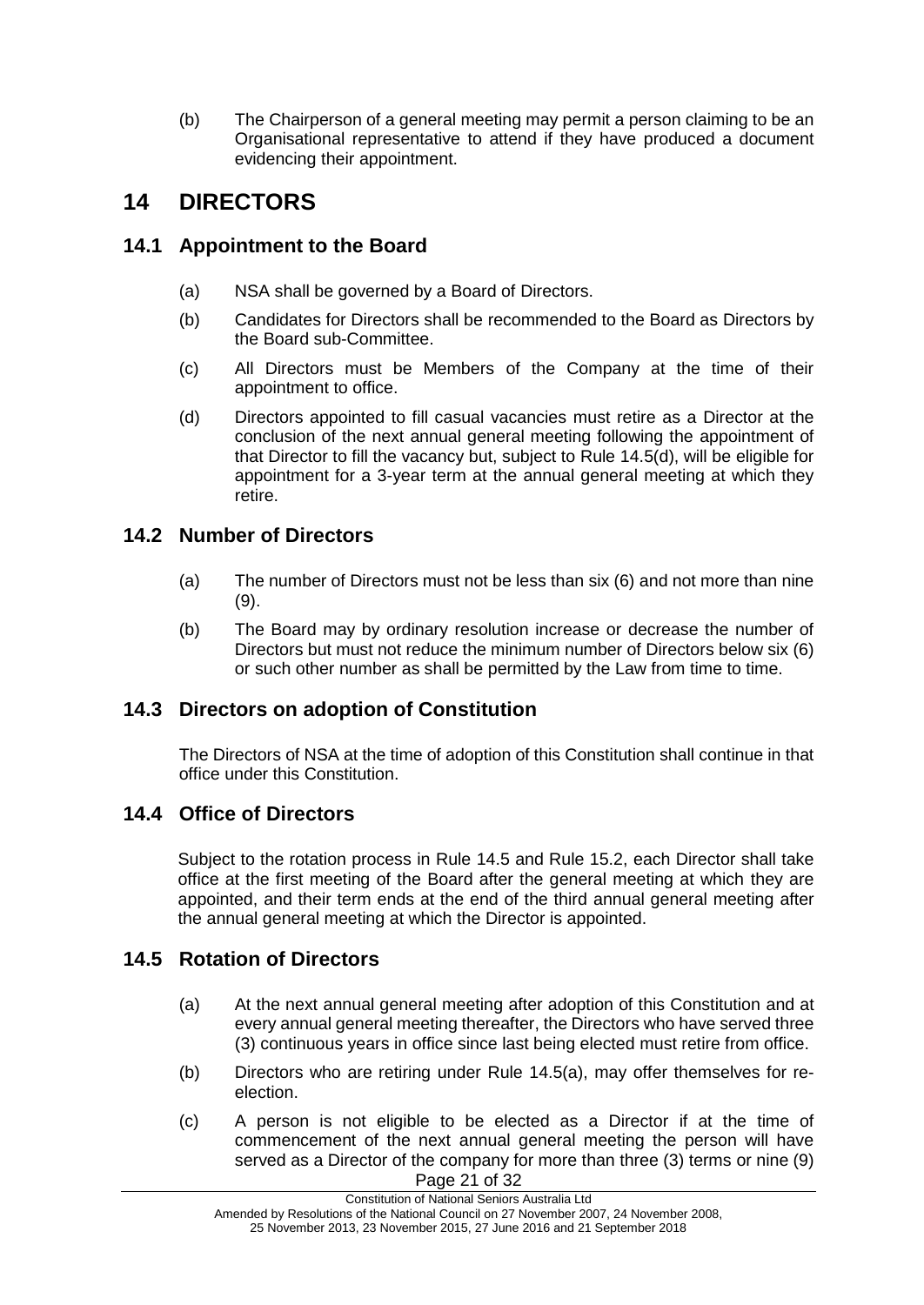years from the date of their first appointment by an annual general meeting, whichever is the greater.

- (d) Notwithstanding Rules 14.1(b), 14.4 and 14.5(c), a retiring Director who would otherwise not be eligible under Rule 14.5(c) to be appointed as a Director for a further term may be appointed for one further one-year term only provided that:
	- (i) The Director is, before the expiry of their term, nominated by the Board for appointment, at its discretion,
	- (ii) The Director is appointed as a Director at the next annual general meeting for one further one- year term only,
	- (iii) such appointment would not result in the maximum number of Directors prescribed in Rule 14.2(a) being exceeded.

If appointed, such Director will stay in office until:

- (iv) The office automatically becomes vacant; or
- (v) The Director resigns; or
- (vi) The Director is removed by the Members.
- (vii) otherwise at the conclusion of the next annual general meeting following the appointment of that Director

# <span id="page-21-0"></span>**15 VACANCIES ON BOARD**

#### <span id="page-21-1"></span>**15.1 Vacancy on Board**

A vacancy occurs on the Board if any Director:

- (a) dies;
- (b) retires or resigns their position by notice in writing to the Secretary;
- (c) ceases to be a Member of NSA;
- (d) becomes a bankrupt or has any criminal conviction for a crime involving dishonesty, or any criminal conviction which is punishable by imprisonment recorded against them;
- (e) is absent from three (3) consecutive meetings of the Board without leave of the Board;
- (f) is prohibited from being a Director of NSA by reason of any order made under the Law; or
- (g) becomes of unsound mind or a person whose person or estate is liable to be dealt with in any way under the laws relating to mental health.

### <span id="page-21-2"></span>**15.2 Filling of vacancy**

If there is a vacancy on the Board, the Board may appoint such Member as it thinks fit and is recommended to it by the Board sub-Committee to fill the vacancy and the person so appointed shall hold office, subject to this Constitution and Rule 14.1 (d), until the conclusion of the next annual general meeting following the date of their appointment.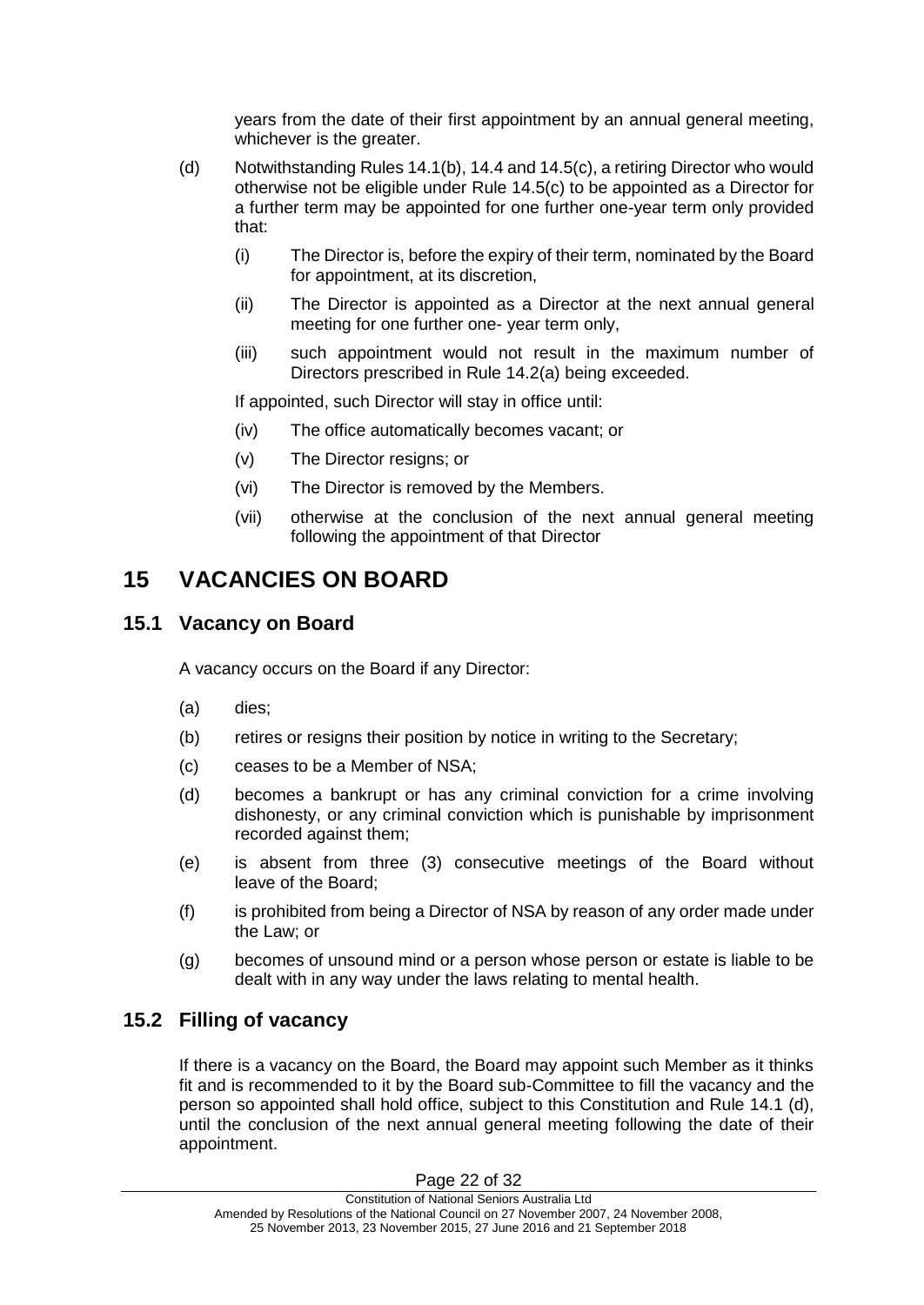# <span id="page-22-0"></span>**16 POWERS AND DUTIES OF THE BOARD**

### <span id="page-22-1"></span>**16.1 Powers and duties of the Board**

Subject to the Law and to any other provisions of this Constitution, the Board:

- (a) shall appoint and may dismiss a CEO on such terms and conditions as the Board shall determine;
- (b) shall govern NSA and its activities;
- (c) may borrow, raise or secure the payment of amounts;
- (d) may mortgage or charge the whole or part of NSA's property;
- (e) may exercise all the powers of NSA except any powers that, by the Law or by this Constitution are required to be exercised by NSA in general meeting.

### <span id="page-22-2"></span>**16.2 Specific powers of Board**

Without derogating from the generality of Rule [16.1,](#page-22-1) the Board has the following specific powers:

- (a) to be the final determinant of all NSA public policy issues;
- (b) to purchase, lease, sell, exchange or otherwise acquire or dispose of shares and other securities, real or personal property or any interest therein for such consideration and on such terms and conditions as it deems advisable;
- (c) to create, acquire or dispose of other entities;
- (d) to authorise any person or persons to sign all cheques, promissory notes, drafts, bills of exchange and other negotiable instruments and to sign all receipts for money paid to NSA as the case may be;
- (e) to enter into alliances, sponsorships, affiliation agreements, associations and preferred supplier status with corporations, businesses and other persons who, or which (as the case may be) may be able to assist NSA in carrying out its objects;
- (f) to authorise the borrowing of funds to be applied for the purposes of NSA;
- (g) to invest funds in accordance with an agreed Investment Policy as determined by the Board from time to time, in order to preserve and/or build capital so as to improve the sustainability of NSA;
- (h) to decide the manner (including the use of facsimile signatures if thought appropriate) in which negotiable instruments can be executed, accepted or endorsed for and on behalf of the Company.

### <span id="page-22-3"></span>**16.3 Committees and Sub-committees**

(a) The Board may create, supervise and dissolve such Committees and sub-Committees with or without specified powers delegated by the Board and may appoint and remove persons thereto as it thinks fit from time to time subject to the requirements set out in this Constitution.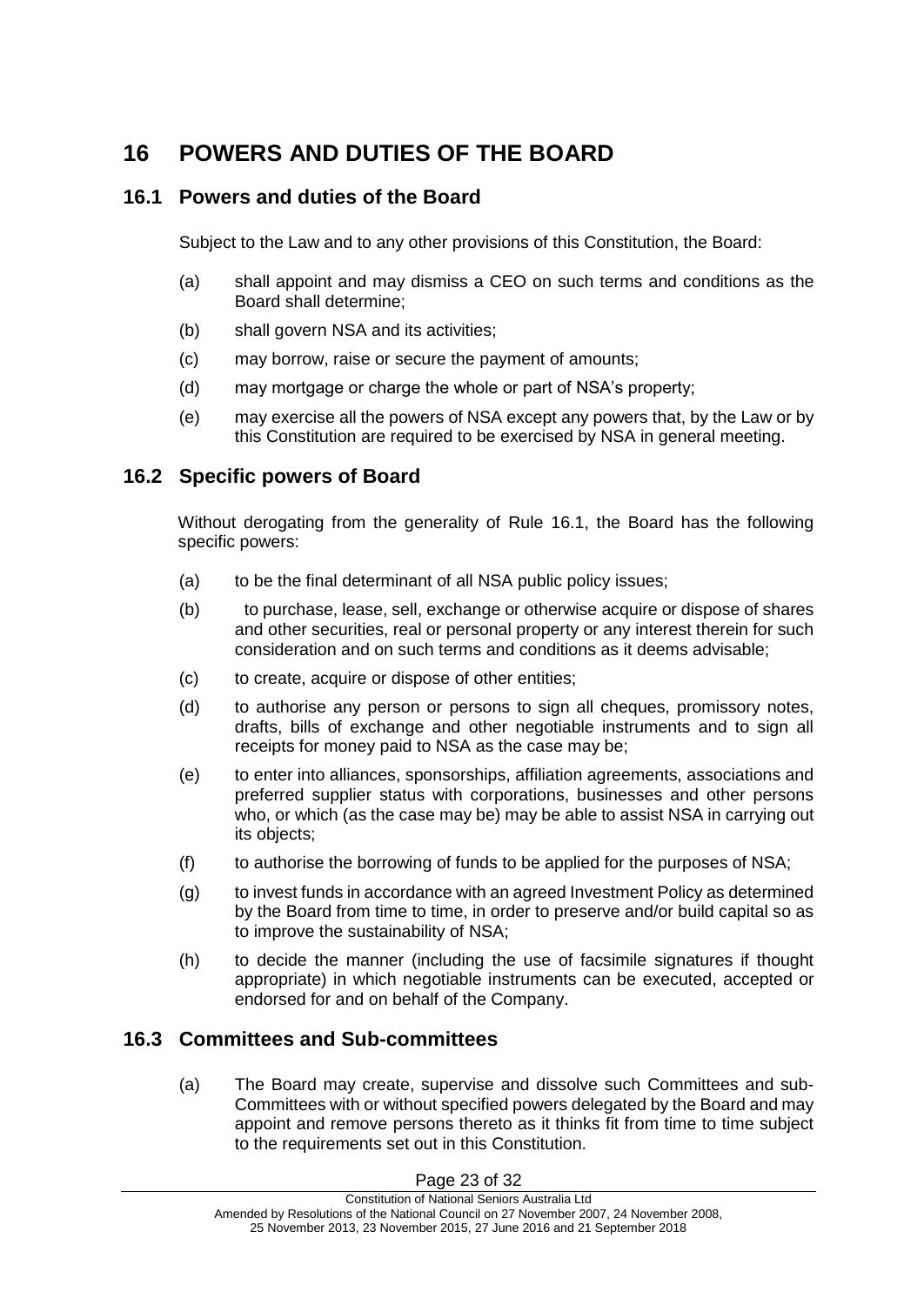- (b) A Committee or sub-Committee must:
	- (i) exercise any powers delegated to it by the Board in accordance with any directions of the Board and a power exercised in that way is taken to have been exercised by the Board;
	- (ii) unless otherwise specified in this Constitution be comprised in the manner approved by the Board from time to time; and
	- (iii) conduct the functions approved by the Board from time to time.
- (c) Meetings of any Committee or sub-Committee will be governed by the provisions of this Constitution which deal with Directors' meetings so far as they are applicable and are not inconsistent with any directions of the Board. The provisions apply as if each member of a Committee or sub-Committee was a Director.

#### <span id="page-23-0"></span>**16.4 Minutes to be kept**

The Board shall cause minutes to be taken which will include:

- (a) the time, date, location and attendance at all meetings of NSA and of the Board;
- (b) all proceedings and resolutions of NSA and of the Board; and

such minutes shall be signed certifying that they are a true and accurate record by the Chairperson of the meeting at which the proceedings were held or by the Chairperson of the next succeeding meeting upon confirmation by a simple majority of such meeting.

## <span id="page-23-1"></span>**17 PROCEEDINGS OF THE BOARD**

#### <span id="page-23-2"></span>**17.1 Regulation of meeting**

- (a) The Board may meet together for the dispatch of business, adjourn and otherwise regulate its meetings as it thinks fit.
- (b) Two (2) or more Directors, or the Chairperson alone, may at any time call a meeting and the CEO or Secretary shall, on their requisition, summon a meeting of the Board.

#### <span id="page-23-3"></span>**17.2 Notice of meeting**

Notice of every meeting of the Board, stating in general terms all business to be considered at such meeting, shall be sent to each Director at least three (3) days before such meeting is due to be held unless urgent circumstances require shorter notice.

### <span id="page-23-4"></span>**17.3 Decisions by majority**

- (a) Subject to this Constitution, questions arising at any meeting of the Board shall be decided by a majority of votes. A determination by a majority of the Directors present shall for all purposes be deemed to be a determination of the Board.
- (b) The Chairperson has a casting vote in addition to any vote the Chairperson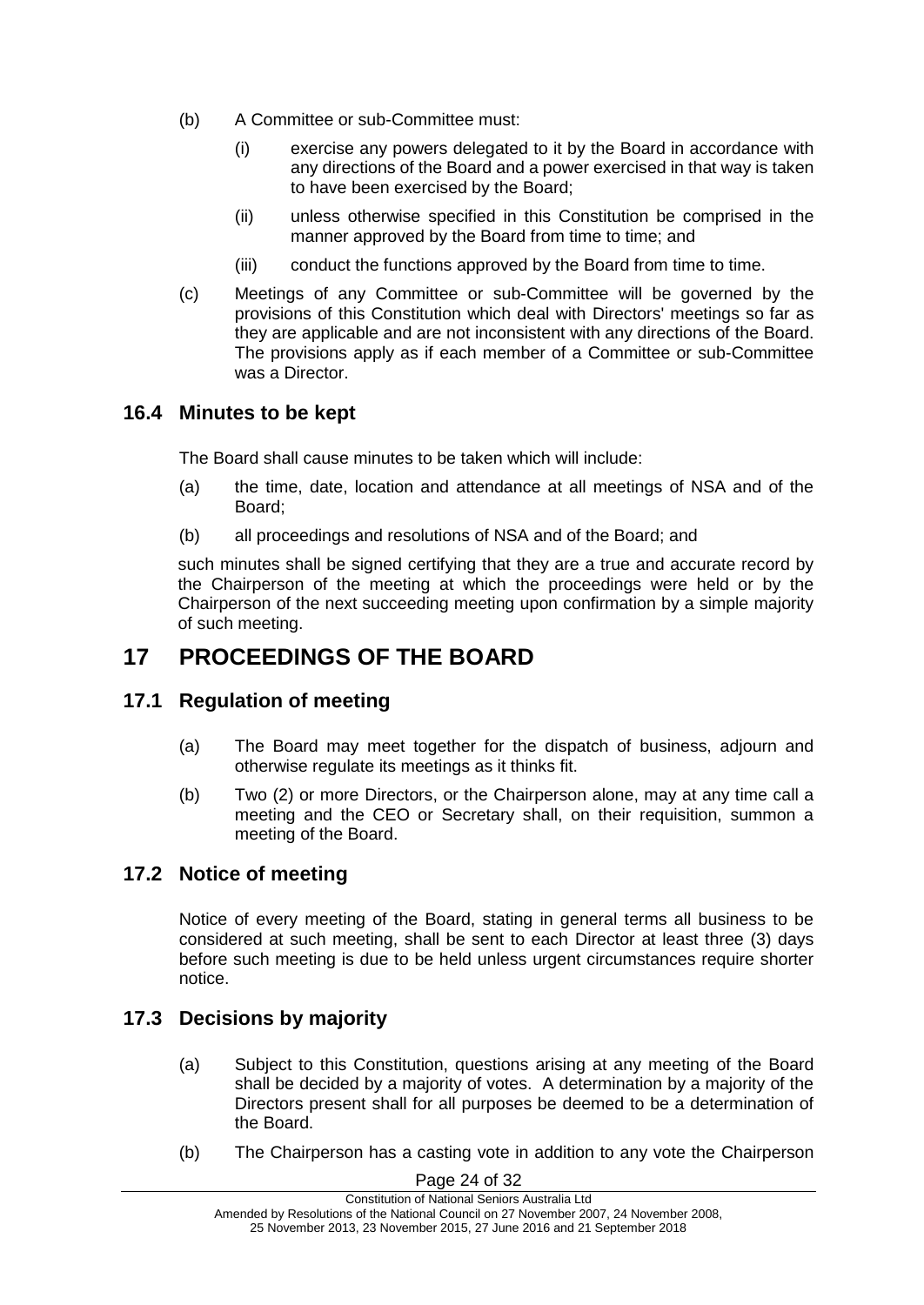has as a Member.

### <span id="page-24-0"></span>**17.4 Quorum**

- (a) The quorum necessary for the transaction of the business of the Board shall be a majority of the total number of Directors.
- (b) A quorum must be present throughout each meeting of the Board. If a quorum is not present at any time, the meeting is not validly convened.

### <span id="page-24-1"></span>**17.5 Board to continue to act**

- (a) If a vacancy on the Board occurs, then the remaining Directors may continue to act provided that the number of Directors does not fall below five (5).
- (b) If the number of remaining Directors falls below five (5), then the Board -and its sub-Committee must commence its process to source candidates to be recommended as Directors for appointment by the Board.
- (c) If the number of Directors falls below 5, the Directors must not act except for appointing one or more additional Directors or to call, and arrange to hold, a meeting of Members.

### <span id="page-24-2"></span>**17.6 Validity of acts of Board**

- (a) An act done by a Director is effective even if their appointment or the continuance of their appointment is invalid, because the Director did not comply with NSA's Constitution or any provision of the Law.
- (b) Rule [17.6\(](#page-24-2)a) does not deal with the question of whether an effective act done by a Director:
	- (i) binds NSA in its dealings with other people; or
	- (ii) makes NSA liable to another person.
- (c) The kinds of acts contemplated by Rule [17.6\(](#page-24-2)a) are those that are only legally effective if the person doing them is a Director. These acts include: calling a meeting of the company's Members, signing a document to be lodged with ASIC, or certifying minutes of a meeting.

#### <span id="page-24-3"></span>**17.7 Delegation of powers**

- (a) The Board may delegate any of its powers and functions (not being duties imposed on the Board as the Directors of NSA by the Law or the meeting of the National Council) to one or more subcommittees or any other person or persons.
- (b) Any sub-committee so formed shall comprise persons who are Members of NSA and must include at least one (1) Director and shall conform to any terms of reference imposed by the Board and shall report as required by the Board.
- (c) The Board may appoint a person to be the company's attorney for purposes, with powers (being the Board's powers), for the period and on terms the Board determines. In particular, the power of attorney may include terms protecting persons dealing with the attorney, as the Board determines.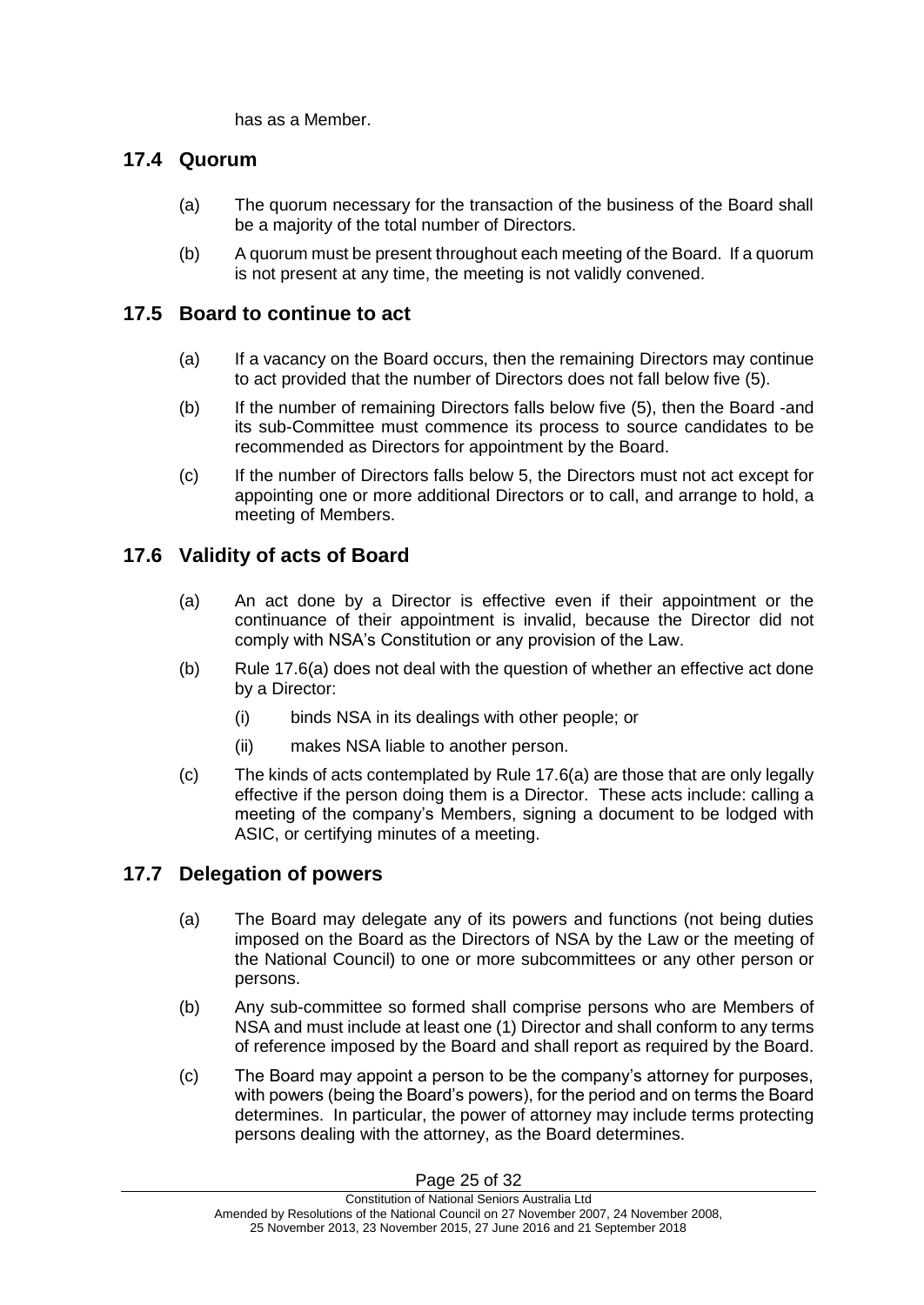## <span id="page-25-0"></span>**17.8 Resolution of the Board in writing**

- (a) A resolution in writing of which notice has been given to all Directors and which is approved by a majority of the Directors entitled to vote on the resolution (not being less than the number required for a quorum at a meeting of the Board) is a valid resolution of the Board. The resolution may consist of several documents in the same form each approved by one or more of the Directors.
- (b) For the purposes of Rule 17.8(a):
	- (i) a reference to 'all Directors' does not include a reference to:
		- A. a Director who, at a meeting of Directors, would not be entitled to vote on the resolution;
		- B. a Director who disqualifies themself from considering the resolution in question; and
		- C. a Director on leave of absence approved by the Board.
	- (ii) A statement sent electronically by a Director to an agreed electronic address stating that they are in favour of a specified resolution shall be taken to be a document containing that statement and duly approved by the Director. Such document shall be taken to have been approved by the Director at the time of its receipt at the agreed electronic address.
- (c) A resolution in writing under Rule 17.8(a) shall be deemed to have been passed at a meeting of the Directors held on the day and at the time at which the document was last approved by a Director and the document shall be recorded by the Secretary in the minute book.

### <span id="page-25-1"></span>**17.9 Meeting by electronic communication**

- (a) The Board may meet for the conduct of business through the contemporaneous linking together by Electronic Communication Device.
- (b) The rules under Rule [13.13](#page-18-4) for the conduct of meetings by electronic communication are applicable here.

# <span id="page-25-2"></span>**18 CHAIRPERSON OF BOARD MEETINGS**

### <span id="page-25-3"></span>**18.1 Election of Chairperson for the Board**

- (a) The Board shall elect by a simple majority one (1) from their number at the first meeting after each annual general meeting to preside as the Chairperson at each meeting of the Board.
- (b) The Board Member elected to the position as Chairperson will be called the Chairperson.

### <span id="page-25-4"></span>**18.2 Election of Deputy Chairperson for the Board**

(a) The Board shall elect by a simple majority one (1) from their number at the first meeting after each annual general meeting to the position of Deputy Chairperson.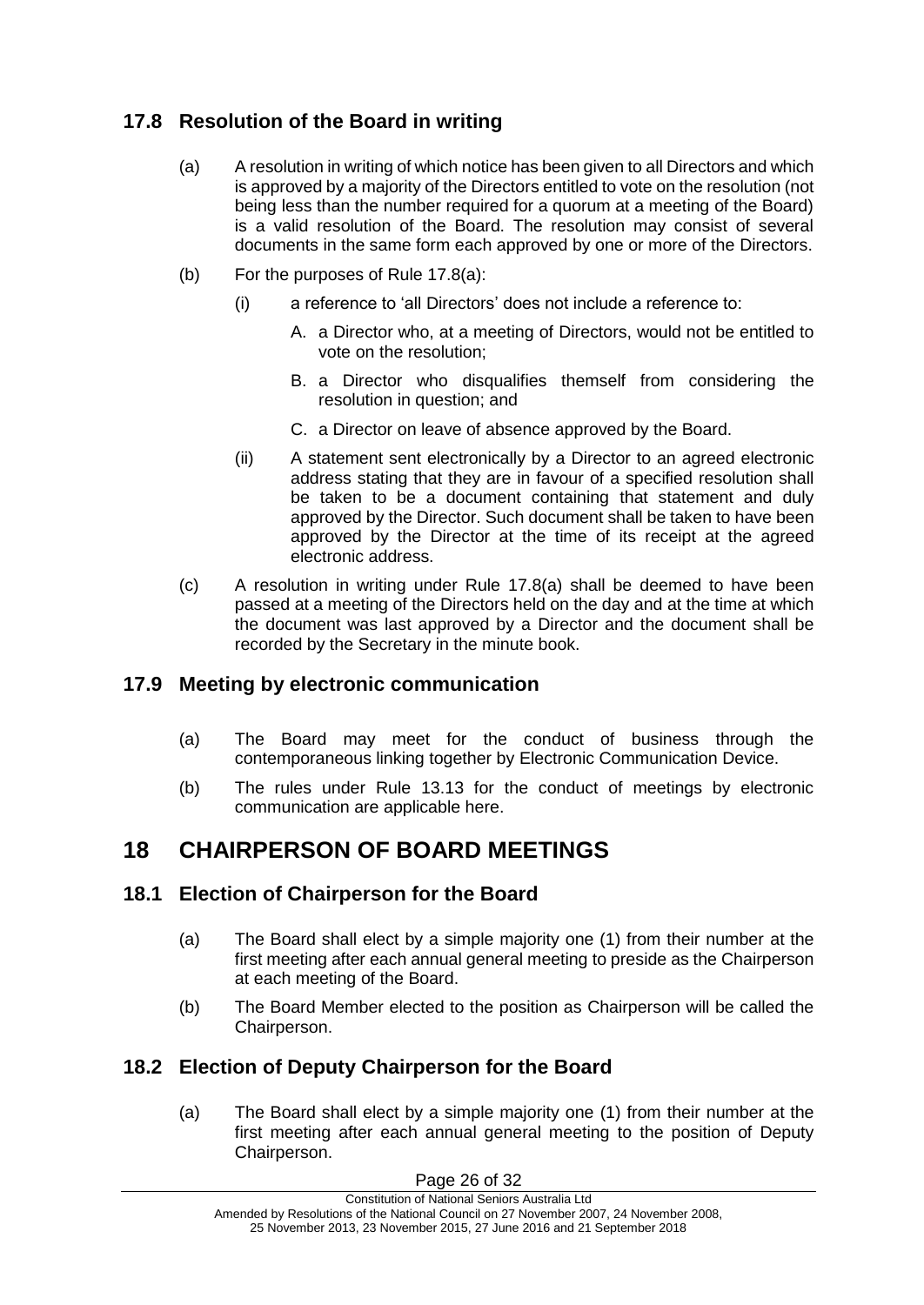- (b) The Deputy Chairperson shall preside as the Chairperson at each meeting of the Board if the Chairperson is unwilling to act or unable to attend any Board meetings.
- (c) The Deputy Chairperson will perform such other duties as from time to time may be assigned to them by the Chairperson or the Board, specifically including but not limited to discharging the functions of the Chairperson in the absence of the Chairperson and when so doing, having all the powers of the Chairperson.
- (d) If the Chairperson, or the Deputy Chairperson in the Chairperson's absence, is not present at any Directors' meeting within 10 minutes after the time appointed for the meeting to begin, the Directors present must elect a Director to be chairperson of the meeting.

### <span id="page-26-0"></span>**18.3 Chairperson's Membership of Committees**

The Chairperson is an ex-officio member of all committees from time to time created and shall be notified of the time and place of all meetings of committees unless the Chairperson or the Board otherwise directs. The Chairperson may appoint a nominee to act on his behalf.

# <span id="page-26-1"></span>**19 CHIEF EXECUTIVE OFFICER**

- (a) The CEO shall be responsible for carrying out the policies of the Board and the day-to-day leadership and management of NSA.
- (b) The Board may appoint the CEO for any period (but not for life) and on any terms as they think fit.
- (c) The CEO shall attend all meetings of the Board unless otherwise directed by the Board but may not vote.
- (d) The Board may, subject to the terms of the CEO's employment contract, suspend, remove or dismiss him or her from that office and appoint another person in that place.
- (e) If a CEO is suspended from office, he or she will not be entitled to attend any meetings of the Board.

# <span id="page-26-2"></span>**20 SECRETARY**

- (a) The Board shall appoint and remove a Secretary on the recommendation of the CEO.
- (b) The Board may, subject to the terms of the Secretary's employment contract, suspend, remove or dismiss the Secretary.
- (c) The Secretary does not have the right to vote.
- (d) The duties of the Secretary will include:
	- (i) keeping the minutes of all Board meetings;
	- (ii) ensuring that all notices are given in accordance with the Constitution or as required by the Law;
	- (iii) acting as custodian of the corporate records; and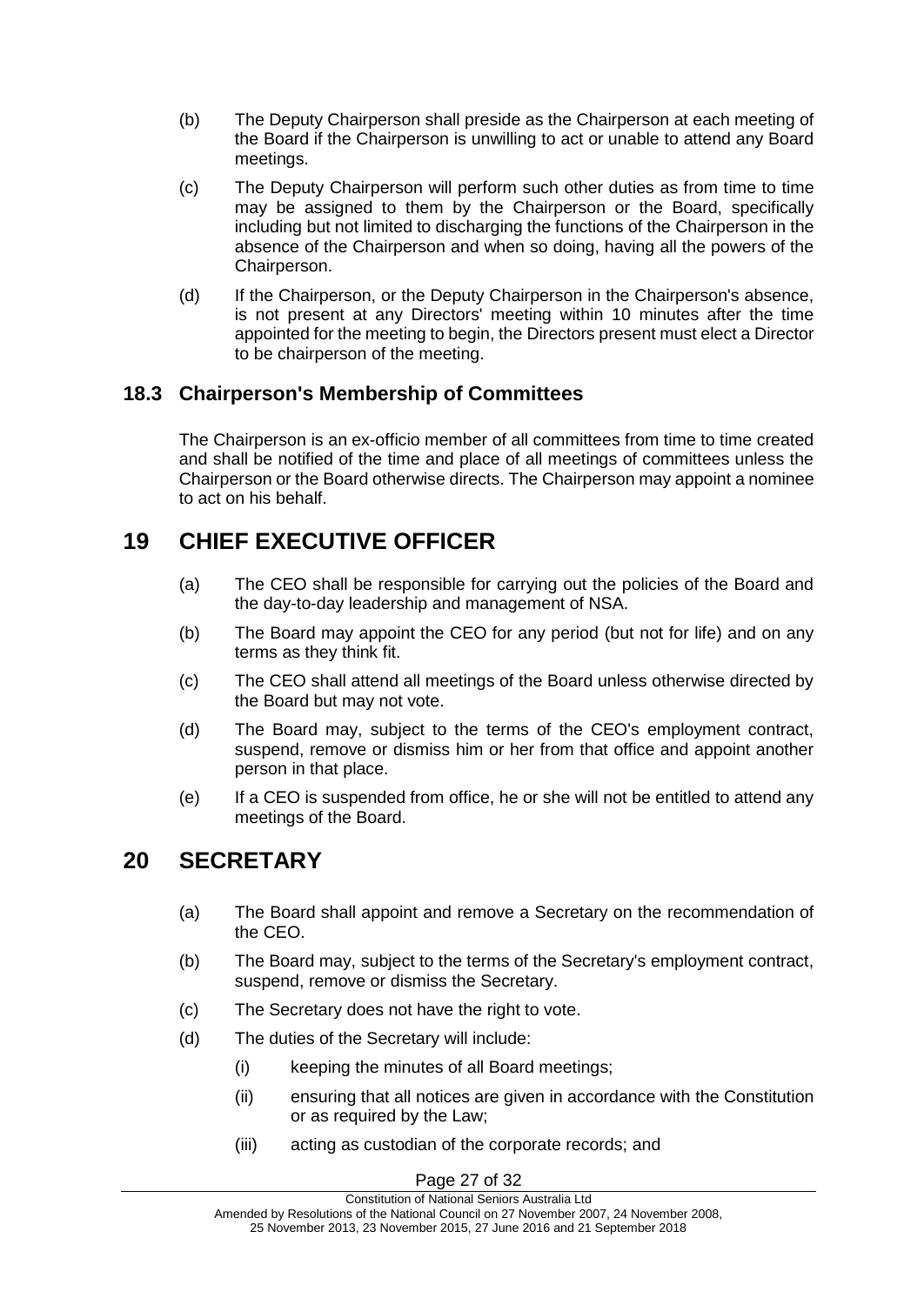(iv) performing all duties incidental to the office of Secretary.

# <span id="page-27-0"></span>**21TRANSACTIONS WITH DIRECTORS**

#### <span id="page-27-1"></span>**21.1 Remuneration and Allowances of Directors**

- (a) The Directors of NSA shall be remunerated at not more than the amount agreed at a general meeting and in accordance with the Remuneration Policy reviewed annually by the Board.
- (b) The Directors and Chairperson shall also be reimbursed for all expenses reasonably incurred in the discharge of their duties including travelling and accommodation expenses. A note of disclosure is to be included in the annual financial statements in accordance with good governance principles.

#### <span id="page-27-2"></span>**21.2 Disclosure of Interests**

- (a) As required by the Law, a Director must give the Directors notice of any material personal interest in a matter that relates to the affairs of NSA.
- (b) Subject to the provisions of this Rule 21.2, a Director or a body or entity in which a Director has a direct or indirect interest may:
	- (i) enter into any agreement or arrangement with NSA;
	- (ii) hold any office or place of profit other than as auditor in the Company; and
	- (iii) act in a professional capacity other than as auditor for the Company,

and the Director or the body or entity can receive and keep beneficially any remuneration, profits or benefits under any agreement or arrangement with NSA or from holding an office or place of profit in or acting in a capacity with NSA.

- (c) The fact that a Director holds office as a Director, and has fiduciary obligations arising out of that office:
	- (iv) will not void or render voidable a contract made by a Director with NSA;
	- (v) will not void or render voidable a contract or arrangement entered into by or on behalf of NSA and in which the Director may have any interest; and
	- (vi) will not require the Director to account to NSA for any profit realised by or under any contract or arrangement entered into by or on behalf of NSA and in which the Director may have any interest.
- (d) As required by the Law, a Director who has a material personal interest in a matter that is being considered at a Directors' meeting must not:
	- (vii) be present while the matter is being considered at the meeting; or
	- (viii) vote on the matter, unless permitted to do so by the Law, in which case the Director may:
	- (ix) be counted in determining whether or not a quorum is present at any meeting of Directors considering that contract or arrangement or proposed contract or arrangement;
	- (x) sign or countersign any document relating to that contract or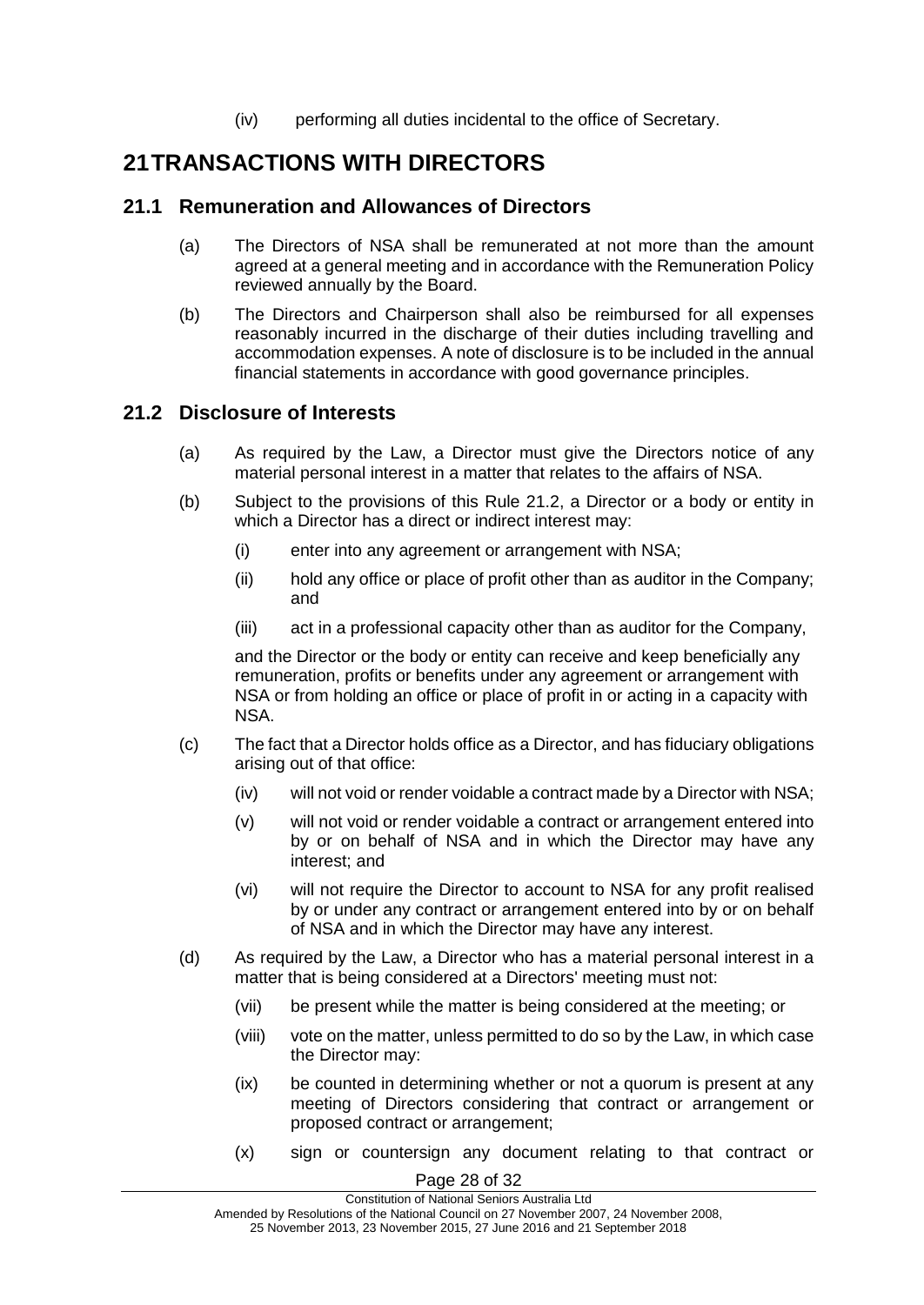arrangement or proposed contract or arrangement; and

(xi) vote in respect of, or in respect of any matter arising out of, the contract or arrangement or proposed contract or arrangement.

# <span id="page-28-0"></span>**22 SIGNING BY NSA**

NSA may execute a document if the document is signed by:

- (a) two (2) Directors of NSA; or
- (b) a Director and the Secretary of NSA;

# <span id="page-28-1"></span>**23 ACCOUNTS**

### <span id="page-28-2"></span>**23.1 Proper records to be kept**

- (a) The Board must ensure that proper accounting and other records are kept and unless the Board otherwise resolves, the responsibility for the preparation, preservation, access to and destruction of such records shall be with the CEO.
- (b) At the end of each financial year prior to the annual general meeting, the following financial statements must be made available to the Members by any of the methods referred to in Rule 25.1:
	- (i) the financial report for the year;
	- (ii) the Directors' report for the year; and
	- (iii) the Auditors report on the financial report.

# <span id="page-28-3"></span>**24 AUDIT**

NSA must appoint a properly qualified independent Auditor who shall report and otherwise discharge their duties as Auditor of NSA under the Law.

# <span id="page-28-4"></span>**25 NOTICES AND REPORTS**

### <span id="page-28-5"></span>**25.1 Service of notices**

Where the Constitution or the Law requires or permits a document to be served on, given, sent or dispatched to any person, the document may be served on the person:

- (a) by delivering it personally; or
- (b) by posting it to the person's registered address; or
- (c) by faxing it to the person's registered facsimile number; or
- (d) by emailing to the person's email address; or
- (e) by sending it by SMS to the person's mobile number; or
- (f) by publication in NSA's website; or
- (g) by publication in the NSA magazine; or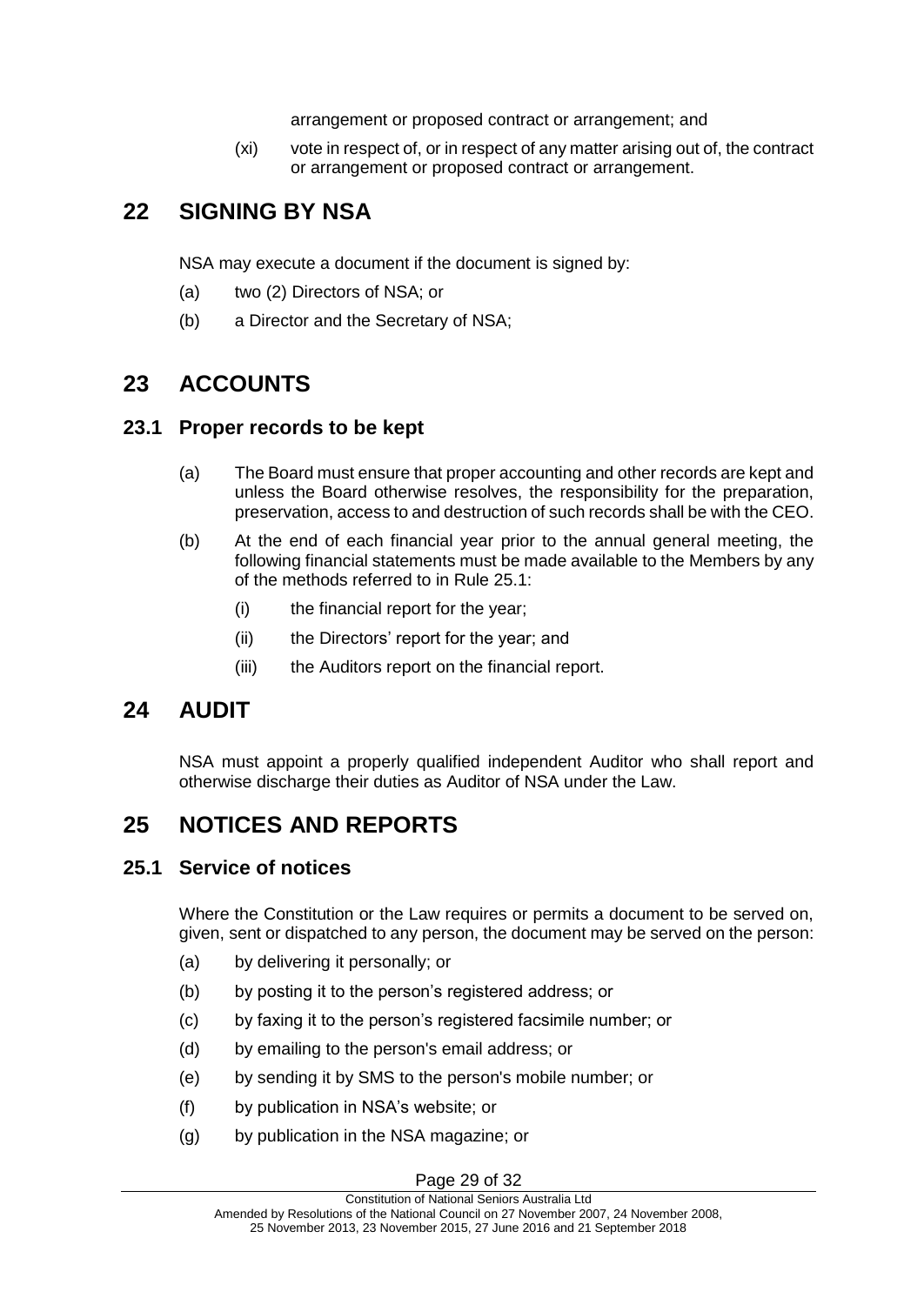(h) by any other means authorised by the Law.

### <span id="page-29-0"></span>**25.2 Notice by post**

Where a notice is sent by post, service of the notice shall be deemed to be effective by properly addressing, prepaying and posting a letter containing the notice, whether the notice forms part of or is accompanied by other material, and to have been effected in the case of a notice of a meeting, on the day after the date of its posting, and in any other case at the time at which the letter would be delivered in the ordinary course of post.

### <span id="page-29-1"></span>**25.3 Notice by facsimile or SMS**

Where a notice is sent by facsimile or SMS, service of the notice shall be deemed to be effected on the date of its transmission.

#### <span id="page-29-2"></span>**25.4 Notice by email**

Where a notice is sent by email, service of the notice shall be deemed to be effected when notification that the email has been delivered is received from the Member's email server.

## <span id="page-29-3"></span>**26 INDEMNITY**

To the extent permitted by the Law, NSA will indemnify every person who is or has been an officer or employee of NSA against any liability incurred by that person in their capacity as an officer or employee of NSA:

- (a) to any other person unless the liability arises out of conduct involving a lack of good faith; and
- (b) for costs and expenses:
	- (i) in defending proceedings, whether civil or criminal in which judgment is given in favour of the person or in which the person is acquitted;
	- (ii) in connection with an application in relation to those proceedings, in which the court grants relief to the person under the Law.

## <span id="page-29-4"></span>**27 INSURANCE**

- (a) NSA may, where the Board considers it appropriate to do so, pay, or agree to pay, a premium in respect of a contract insuring a person who is or has been an officer or employee of NSA against any of the following liabilities incurred by the person as such a Director, Office-Bearer or employee, namely:
	- (i) any liability which does not arise out of conduct involving a wilful breach of duty in relation to NSA;
	- (ii) any liability for costs and expenses incurred by the person in defending proceedings, whether civil or criminal, whatever their outcome, and without the qualifications set out in Rule 27(a)(i).
- (b) Notwithstanding anything in this Constitution to the contrary, a Director is not precluded from voting in respect of any contract or proposed contract of indemnity or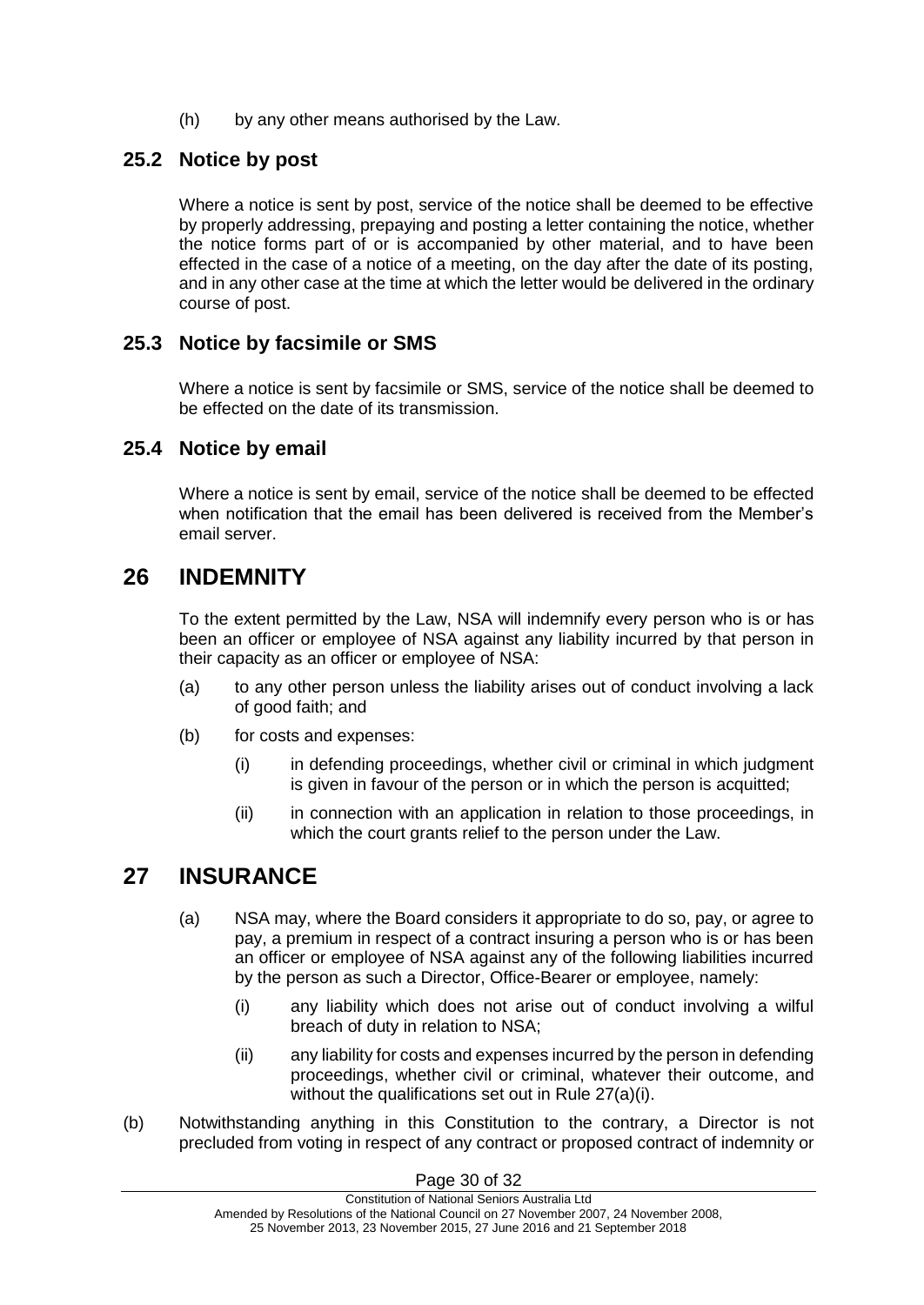insurance, merely because the contract indemnifies or insures or would indemnify or insure the Director against a liability incurred by the Director as a Director of NSA.

# <span id="page-30-0"></span>**28 ALTERATION OF CONSTITUTION**

### <span id="page-30-1"></span>**28.1 Method of altering Constitution**

This Constitution or any other constitution for the time being in force, may be altered, rescinded or repealed and a new constitution may be adopted by special resolution passed by at least seventy-five per cent (75%) of the votes cast by National Council Members entitled to vote on the resolution in a general meeting in the manner prescribed by the Law.

# <span id="page-30-2"></span>**29 APPLICATION OF INCOME AND PROPERTY**

#### <span id="page-30-3"></span>**29.1 No distribution to Members or payments to Directors**

- (a) The income and property of NSA shall be applied solely towards the promotion of the objects of NSA set out in Rule 4 and no portion shall be paid or transferred directly or indirectly by way of bonus, dividends or otherwise howsoever by way of profit to the Members or as fees to the Directors, except for the following payments provided the payments are made in good faith:
	- (i) payments to a Member in return for any services actually rendered to NSA or for goods supplied in the ordinary and usual way of business to NSA;
	- (ii) payment of expenses incurred by a Director, Secretary or employee of NSA;
	- (iii) payment for any service rendered to NSA by a Director in a professional or technical capacity, other than in the capacity as a Director, where the provision of the service has the prior approval of the Directors of NSA and where the amount payable is approved by the Board and is not more than an amount which commercially would be reasonable payment for the service;
	- (iv) payment of any salary or wage due to a Director as an employee of NSA where the terms of employment have been approved by the Board; or
	- (v) payment for services rendered to NSA by a Director in the capacity as a Director in accordance with Rule 19.1.
- (b) It is an express condition of this Constitution that the distribution of income and/or property to Members is prohibited except in accordance with this Rule.

## <span id="page-30-4"></span>**30 AMALGAMATION**

- (a) In furtherance of the objects of NSA, NSA may amalgamate with any one or more organisations having objects similar to those of NSA and which prohibit the distribution of its or their income and property amongst its or their Members to an extent at least as great as that imposed upon NSA (if any).
- (b) Any amalgamation must be approved by a seventy-five per cent (75%)